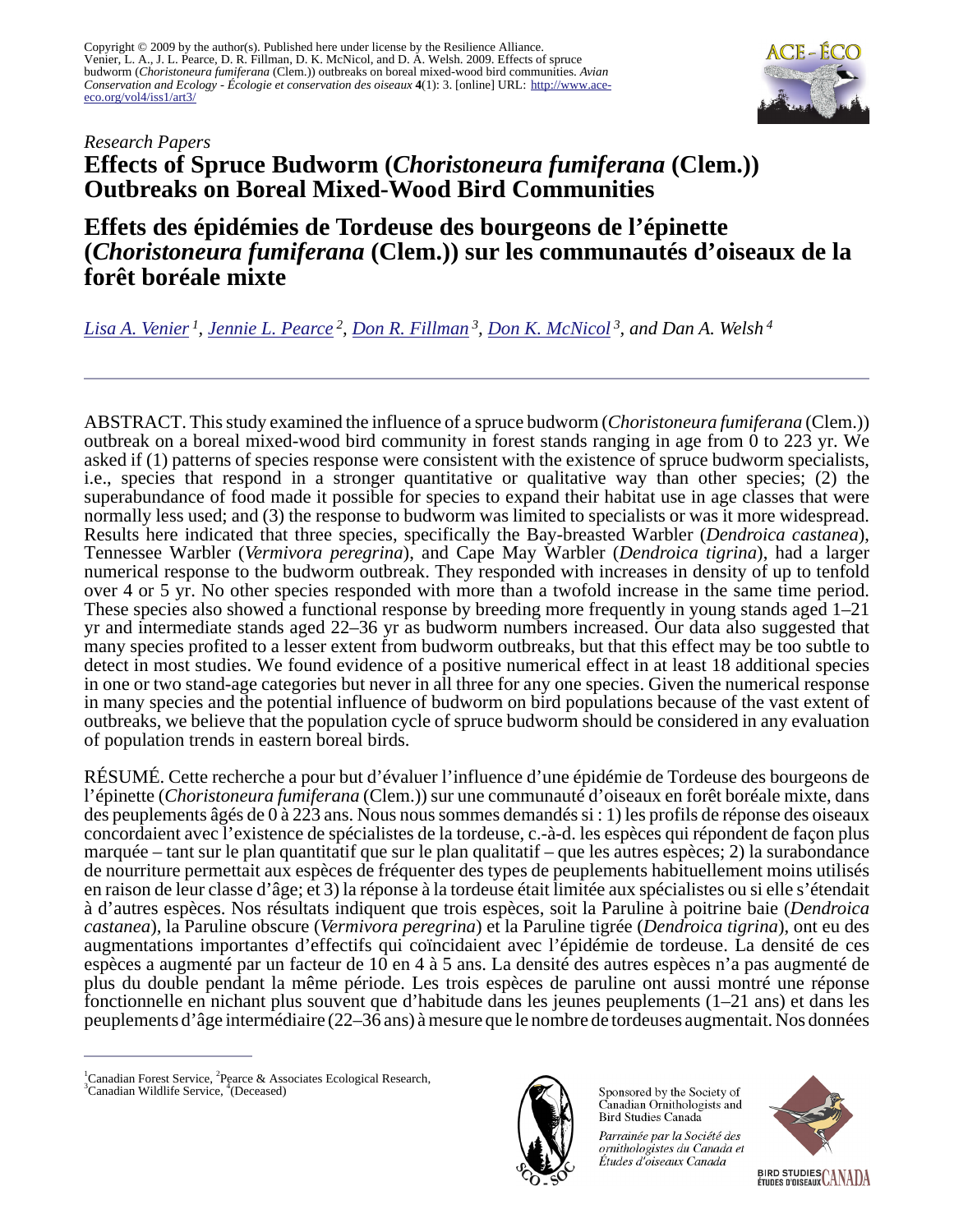laissent aussi croire qu'un grand nombre d'espèces a profité, dans une moindre mesure, des épidémies de tordeuse, mais que cet effet est peut-être souvent trop faible pour être détecté. Nous avons également observé une augmentation des effectifs chez au moins 18 autres espèces dans une ou deux catégories de classe d'âge, mais jamais dans les trois catégories. Étant donné l'augmentation des effectifs chez de nombreuses espèces et l'influence potentielle de la tordeuse sur les populations d'oiseaux en raison de la vaste étendue des épidémies, nous croyons que le cycle des populations de Tordeuse des bourgeons de l'épinette devrait être pris en considération dans toute évaluation de la tendance des populations d'oiseaux boréaux de l'Est.

Key Words: *boreal forest birds; spruce budworm; succession; boreal mixed woods; mapping census; Choristoneura fumiferana (Clem.)*

# **INTRODUCTION**

Forest landbirds are an integral part of the boreal ecosystem and play an important role in forest integrity and sustainability (Niemi et al. 1998). Thirty-seven of the 138 species of landbirds that regularly breed or winter in Ontario's Boreal Shield ecozone have been identified as priority species by Ontario Partners in Flight (2006). Most of the priority species are common boreal forest landbirds for which the Ontario Boreal Shield has a high conservation responsibility because a large proportion of these populations live in the region. Some high-priority species such as the Bay-breasted Warbler (*Dendroica castanea*) and the Canada Warbler (*Wilsonia canadensis*) have high vulnerability and have experienced population declines. The ecology of forest birds in the eastern boreal forest has not been well studied relative to other North American ecosystems, but assessing the status of and trends affecting forest landbirds in this region has become an important priority (Environment Canada 1995, Ontario Ministry of Natural Resources 2005). As well, forest landbirds have been proposed and used as an important tool in assessing the sustainability of forest management (Voigt et al. 2000, Holloway et al. 2004, Venier and Pearce 2004, Venier et al. 2007). For these reasons it is important to understand the ecological processes of the boreal forest that affect the population levels of this taxon.

In this paper we examine the effects of a spruce budworm (*Choristoneura fumiferana* (Clem.)) outbreak on a boreal mixed-wood bird community in stands representing a range of successional stages. Spruce budworm are a major driver of ecosystem dynamics, and their outbreaks have

profound effects on forest composition and structure over very large areas (Blais 1983, Bergeron et al. 1995, Candau and Fleming 2005, MacLean and Andersen 2008). For example, 41 million ha of Ontario forest have been defoliated by spruce budworm at least once since 1941. Outbreaks occur with a basic oscillation of approximately 36 yr (Candau et al. 1998). Forest disturbances such as spruce budworm outbreaks, fires, and harvesting all have a significant influence on forest age-class distribution, which in turn is an extremely important predictor of bird community composition (Welsh 1987, Helle and Mönkkönen 1990, Hobson and Schieck 1999, Venier and Pearce 2005). As well, a budworm outbreak has the direct effect of increasing food availability for many forest landbirds (Mitchell 1952, Dowden et al. 1953, Crawford and Jennings 1989). The interaction of forest stand age and response to spruce budworm outbreak can provide additional insight into the relationship between the bird community and budworm.

Several studies have documented the numerical response of individual bird species to outbreak levels of spruce budworm (Kendeigh 1947, Hensley and Cope 1951, Morris et al. 1958, Erskine1977, Morse 1978, Crawford et al. 1983); please see Appendix 1 for a summary. Several species have been called spruce budworm "specialists," including the Bay-breasted Warbler (*Dendroica castanea*), the Tennessee Warbler (*Vermivora peregrina*), and the Cape May Warbler (*Dendroica tigrina*), because of their large and consistent response (Welsh 1985, Morse 1989, Patten and Burger 1998). Some species have shown responses in some but not all studies, e.g., the Blue-headed Vireo (*Vireo solitarius*). In separate studies, the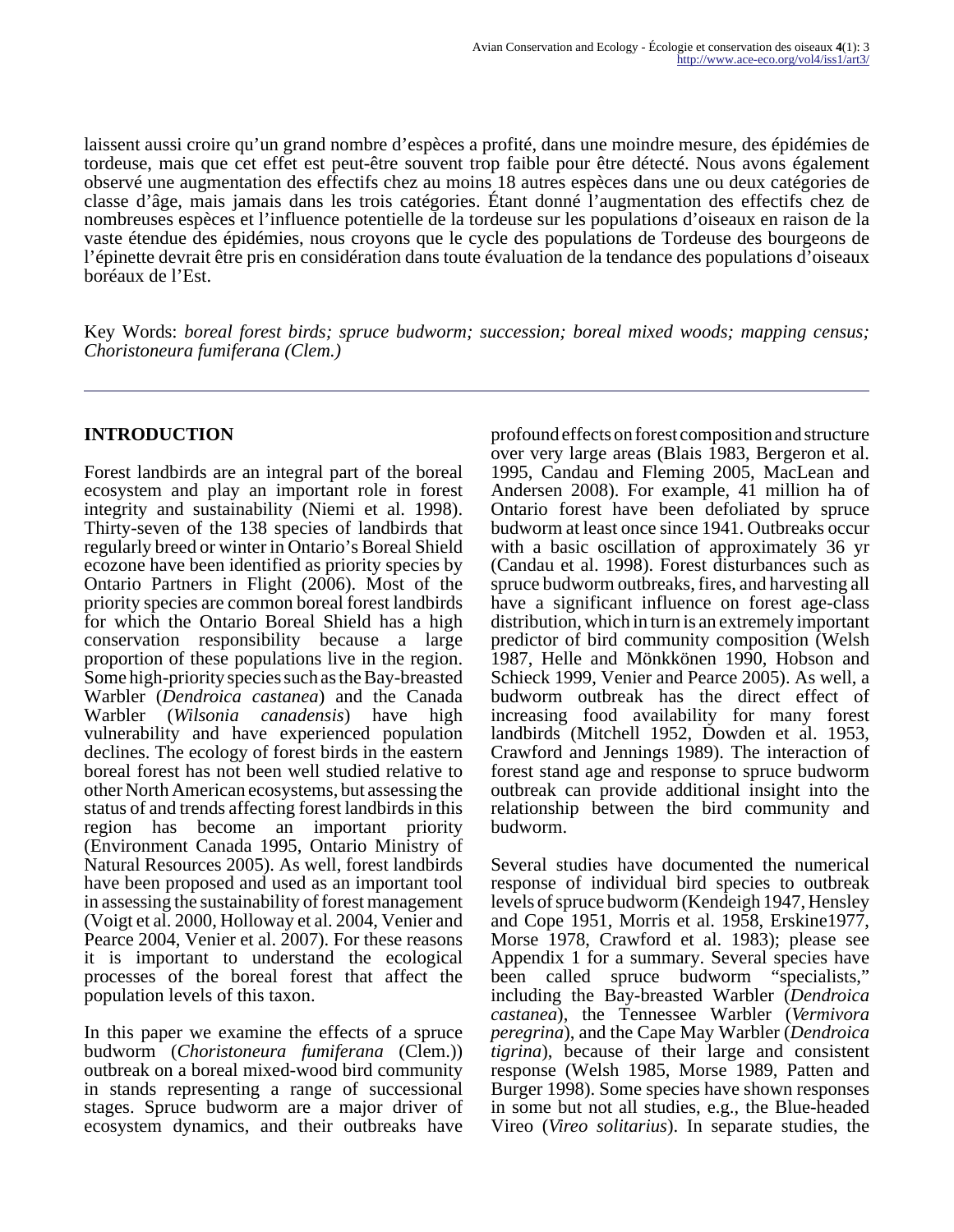Blackburnian Warbler (*Dendroica fusca*) and the Yellow-rumped Warbler (*Dendroica coronata*) showed both positive and negative responses (Appendix 1); the negative response are attributed to competition with more abundant species (Morris et al. 1958, Morse 1989).

This study examined 18 9-ha plots ranging in age from 1 yr since disturbance to 223 yr since disturbance over the five years between 1979 and 1983, when spruce budworm levels transitioned from endemic to epidemic in this region. Data were collected intensively using mapping census techniques (IBCC 1970), with the result that this study provides one of the most in-depth examinations of the bird community response to spruce budworm of those currently in the literature. The intensive nature of the data collection and the relatively large number of plots allowed us to document the presence of a numerical response in a large number of species with greater confidence than was possible in previous studies, which commonly used low-intensity methods or lower replication. We were interested in three principal questions in relation to these data. First, were patterns of species response consistent with the existence of spruce budworm specialists, i.e., species that respond in a stronger quantitative or qualitative way than other species? Second, did the superabundance of food allow bird species to expand their habitat use into stand ages that were normally lesser used? Third, was the bird response to budworm limited to specialists, or was it more widespread?

## **METHODS**

### **Study area**

The study area is located north of Manitouwadge, Ontario, Canada, at 49° 30' N, 86 ° W, in the Boreal Shield ecozone (Fig. 1) in mixed coniferous and deciduous stands of the Central Plateau Region of the boreal forest (Rowe 1972). Plots of 9 ha were established in 18 upland mixed-wood stands that had a similar topography, similar soils and moisture regimes, and predisturbance vegetation that was a mixture of black spruce (*Picea mariana*), balsam fir (*Abies balsamea*), and aspen (*Populus balsamifera* or *P. tremuloides*). These stands represented an age gradient of natural regeneration from harvesting (1945–1979) and fire. The six oldest stands were of fire origin and varied in age from 60 to 223 yr. The

12 youngest stands (0–33 yr) had been harvested for merchantable conifer and aspen. One stand, aged 109 yr in 1979, was harvested but not sampled in 1981 and then became a 1-yr-old stand in 1982. Stands were identified by their approximate age since disturbance. Sampling plots had one of two configurations: squares of 300 x 300 m and rectangles of 500 x 200 m with an area of 100 x 100 m removed from one corner. We classified the plots into three stand age categories, i.e., young, intermediate, and mature, based on time since disturbance in years. In 1979, the young stands were aged 1, 4, 6, 8, 9, 11, 15, 17, and 21 yr. Intermediateaged stands were 24, 26, 30, and 36 yr. The mature plots were 60, 109, 150, 151, 179, and 223 yr. Plot 109 (1979 and 1980) became plot 1 in 1982 and 1983 after it was logged in 1981.

## **Bird sampling**

A mapping census technique (IBCC 1970) was used to identify species-specific territories in each of five years (1979 through 1983). Experienced observers visited plots seven to 10 times each year between 23 May and 7 July. Visits were made between dawn and 1000 Eastern Daylight Time. Visits lasted approximately 1–2 hr. Transects were walked in alternate directions on successive visits, and visit times alternated between dawn and mid-morning. Visits were made by 10 different observers over the 5-yr period. Each observer was assigned four or five plots depending on difficulty and traveling distance between plots. A single supervisor censused all plots at least once during each census season to confirm procedures, species identification, and territory boundaries.

Plots were gridded with 50 m spacing to help bird observers map the locations of observations. All birds seen or heard were indicated on a territory map. Simultaneous observations of more than one individual of a species were recorded to differentiate multiple individuals of the same species. Clusters were identified as a group of records of a species that, on final analysis of a species map, appeared to be associated with a territory held by one male. The minimum number of records required before a cluster was accepted as a territory was related to the number of valid visits and the migratory status of the species. For eight to 10 valid visits, three records were required, and for five to seven valid visits, two records were required. The number of valid visits is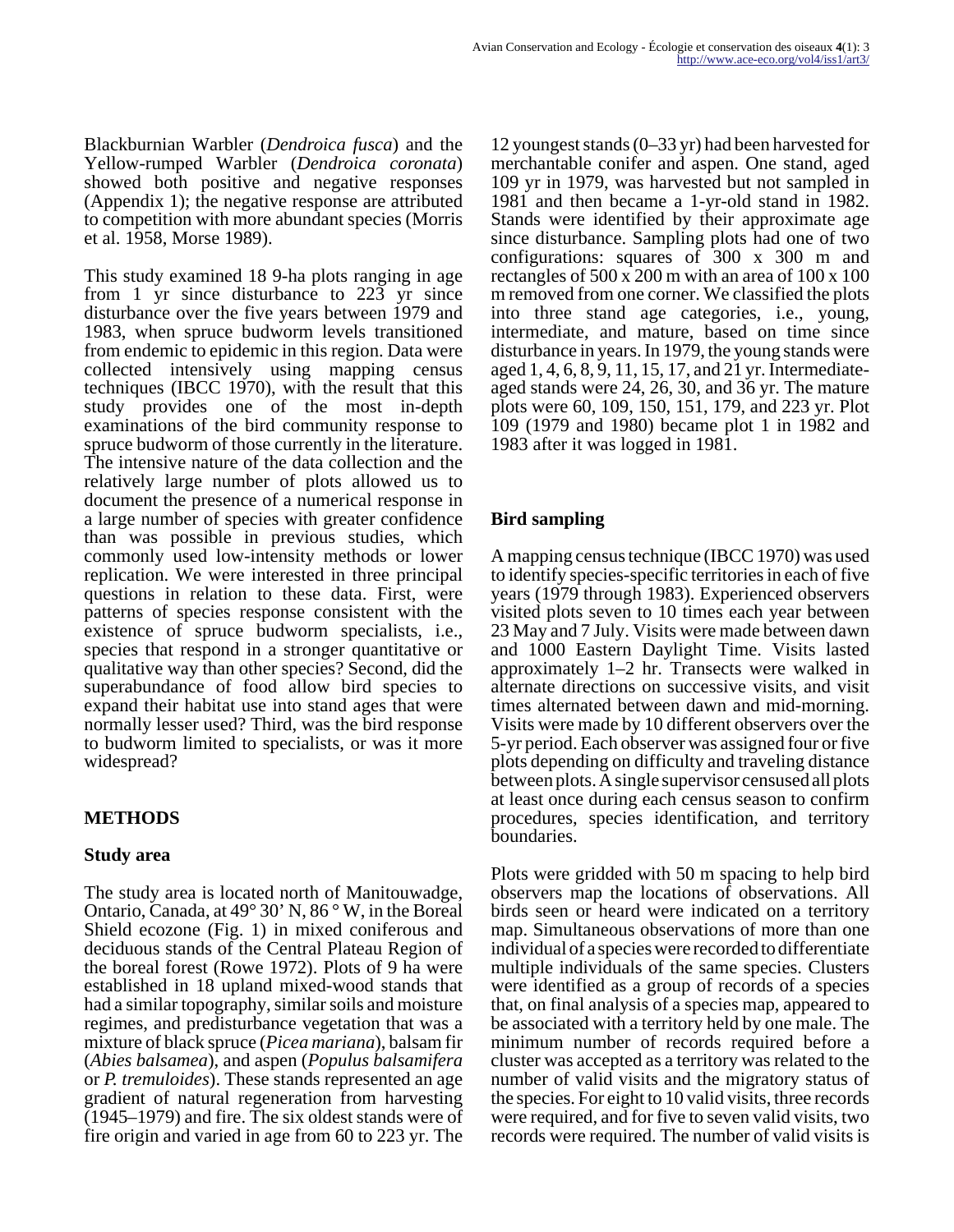**Fig. 1**. Map of the study location.



the number of visits on which the given species could have been observed; for example, early visits for a late migrant are not valid. The assignment of territories for resident species required only two records because of their secretive nature and earlier breeding habits. At least two records needed to be of high territorial significance for any territory, e. g., song. Territories that overlapped the plot edge were counted as fractional territories based on the amount of the territory contained in the plot. Plot maps from each visit were synthesized at the end of the season to generate a territory map for each

species. If the observations for a particular individual did not meet the requirements for territory acceptance, that individual was recorded as a visitor on that plot. Birds were not sampled in plot 151 in 1979 and in plot 109 in 1981. Otherwise, all plot-year combinations were sampled.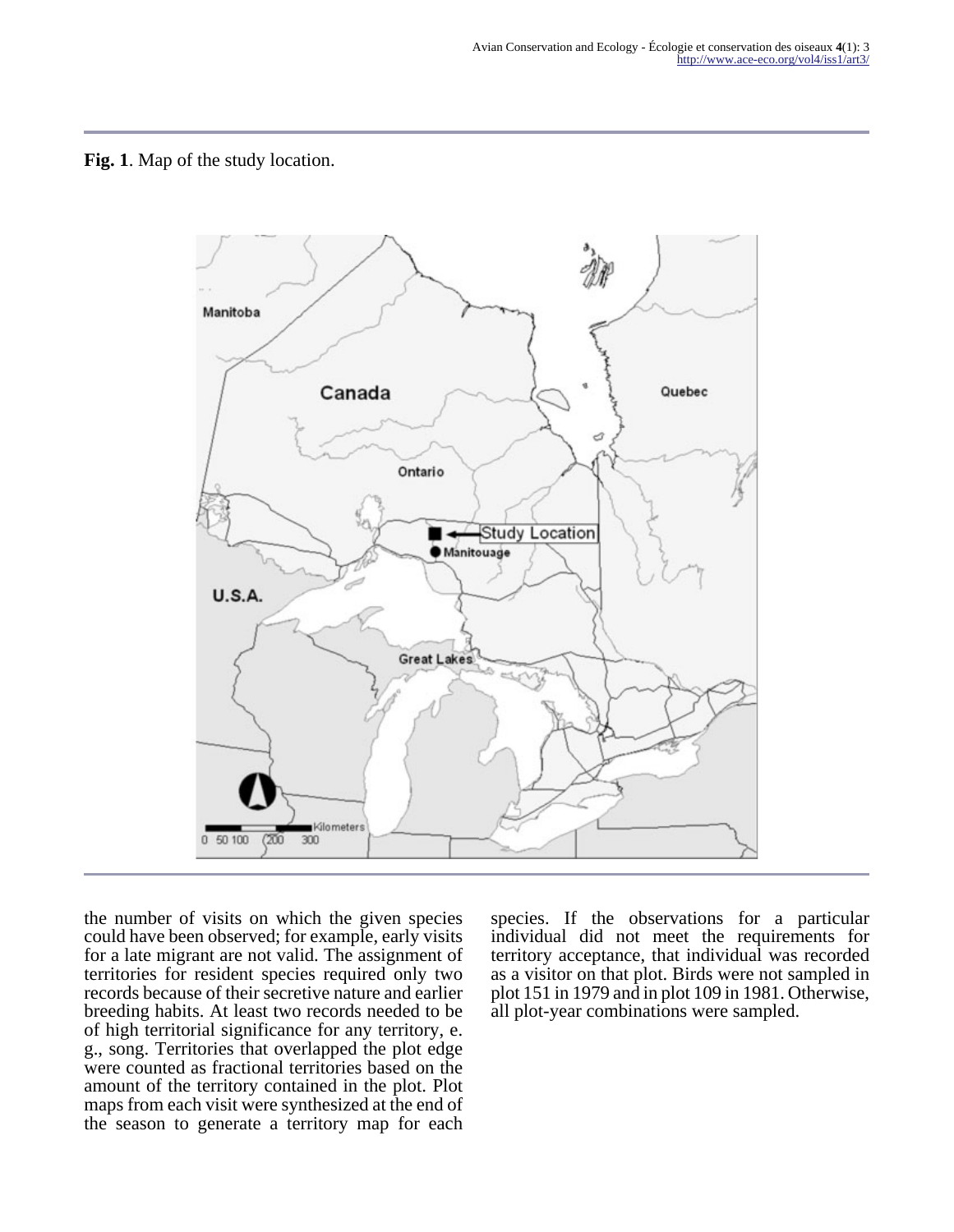#### **Budworm sampling**

Spruce budworm were sampled in 1982 and 1983 using standard techniques (Morris 1955). Extendable pole pruners were used to remove one 45-cm branch tip from the mid-crown of each of three co-dominant balsam fir trees selected at random on each sample date. Branches were bagged in the field and returned to the laboratory, where they were examined, and all stages of all insect species were removed, identified, and enumerated. Budworm density was expressed as the number of insects per 45-cm branch tip. Budworm were sampled on 17 June 1982 ( $n = 342$  branch tips), and on 15, 16, 17, 21, and 23 June 1983 (*n* = 342 branch tips).

### **Data analysis**

#### *Bird community analysis*

To assess the overall changes in the bird community as a function of increasing budworm through time, we calculated the total number of species and the total number of territories for each of the five study years. We also calculated the mean number of territories per plot for all species combined as a function of year for each of three stand-age categories. Using S-PLUS Version 7.0 software (Insightful Corporation, Seattle, Washington, USA), we developed a linear mixed regression model to examine the relationship between the number of territories per plot and the year and standage category. Year acted as a surrogate for the number of budworm and was identified as the fixed effect; plot , which was measured over five years, served as the random effect; and stand-age category provided an outer co-variate. We conducted this test with and without budworm specialists as part of the total.

#### *Budworm counts*

We compared the number of budworm per branch tip in three stand-age categories and in two years, 1982 and 1983, using a two-way ANOVA with replication and multiple comparisons with a simulation-based method. Data were transformed using a square root  $+0.5$  transformation to improve the distribution of the residuals (Zar 1984).

### *Bird response to budworm*

We examined the number of bird territories per plot as a function of mean budworm count per branch tip in balsam fir with year (1982, 1983) as a covariate using an analysis of co-variance.

### *Individual species analysis*

Data were insufficient to allow for rigorous statistical analysis of the change in territories over time on an individual species basis. We examined plots of all species and stand-age category combinations to assess evidence of a response. We also compared the number of territories at the beginning of the study  $(1979 + 1980)$  to the number of territories at the end of the study  $(1982 + 1983)$ for the 30 most abundant species. Statistical comparisons were made using the Wilcoxon signedranks test for paired nonparametric data. *P*-values were used to indicate relative effect size but not to indicate statistical significance.

## **RESULTS**

### **Bird territory changes through time**

Sixty-six forest bird species had territories in the 18 study plots (Appendix 2). The total number of bird territories more than doubled from 1979 (598 territories) to 1982 (1259 territories), then dropped in 1983 to 1082 territories (Fig. 2). The number of species showed a similar pattern, increasing from 1979 to 1982 and then declining in 1983 (Fig. 2). The results from the linear mixed regression model indicated that there was a significant positive relationship between the number of territories per plot and the year (estimate  $= 0.137$ , df  $= 66$ , *t*-value  $= 5.15, p < 0.0001$ . The response variable was transformed with a square root plus 0.5 transformation to improve the distribution of the residuals of the fit. We included the stand-age category as an outer co-variate and saw no evidence of an interaction between stand-age category and the relationship between territories per plot and year (year  $*$  intermediate, estimate  $= 0.034$ , df  $= 66$ , *t*value 0.739,  $p > 0.463$ : year \* mature, estimate = 0.036, df = 66, *t*-value = 0.817,  $p > 0.417$ ), although the sample sizes were small within stand-age categories and the power to detect differences was probably low. Visually, the pattern of increase in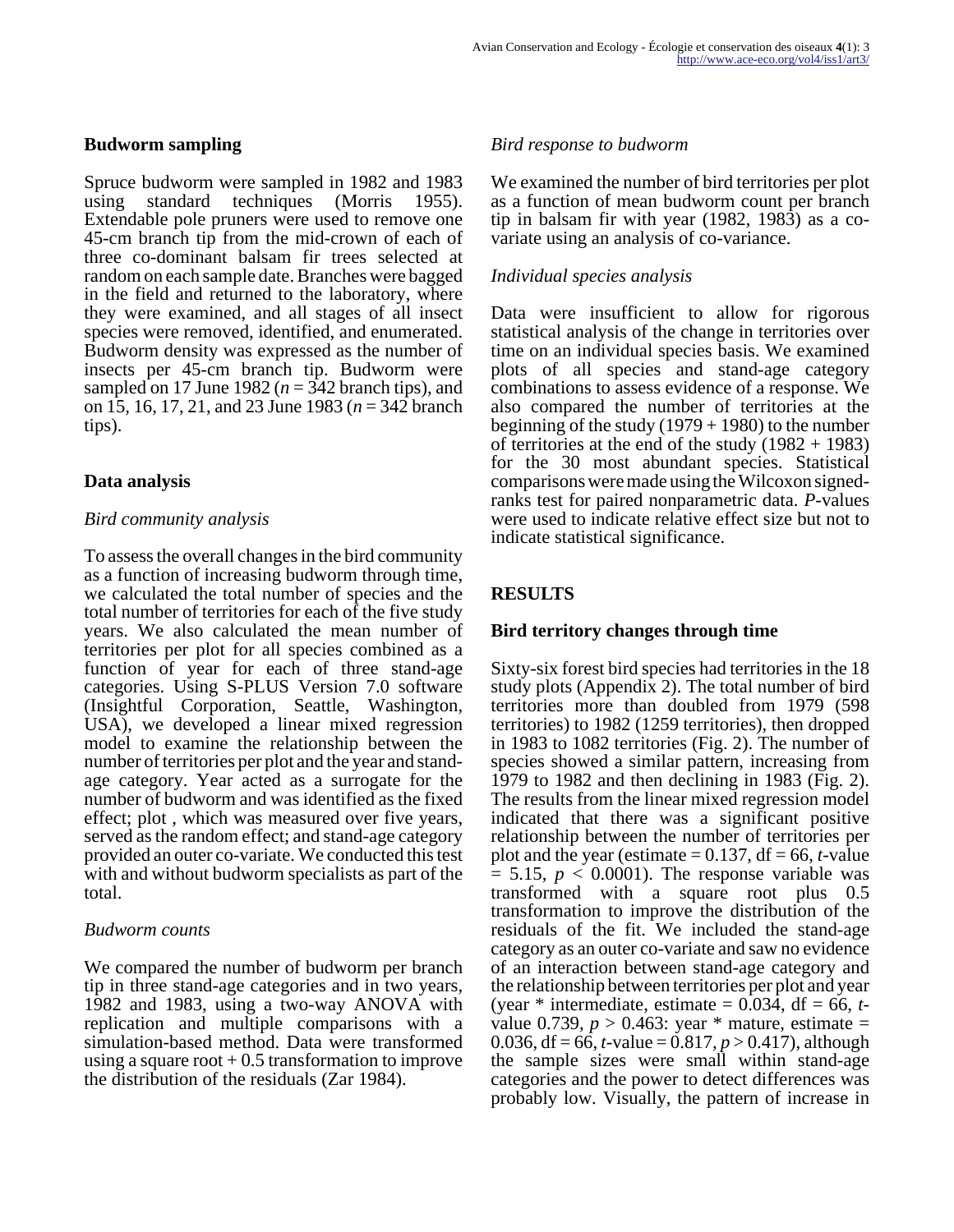territories appeared different in mature vs. intermediate and young plots (Fig. 3), which appeared to respond more slowly at first, with only moderate increases in territory density in 1980 and 1981, and then more rapidly in 1982 (Fig. 3).

#### **Budworm counts**

Budworm counts per balsam fir branch tip increased from 1982 (mean= 5.56, *n* = 396) to 1983 (mean= 9.17, *n* = 384; two-way ANOVA: *F* = 20.38; *p* <  $0.001$ , df = 1), suggesting that the outbreak was still occurring in 1983. Budworm counts differed among age classes (*F* = 13.23, *p* < 0.001, df = 2). However, there was no evidence of an interaction between year and age class ( $F = 1.83$ ,  $p > 0.160$ , df = 2). Multiple comparisons based on simulations indicated that budworm counts in young stands (mean=  $5.91$ ,  $n =$ 290) were less than in both intermediate stands  $(\text{mean} = 6.94, n = 153; \text{ estimate} = -0.32, SE = 0.09)$ and mature stands (mean=  $8.44$ ,  $n = 243$ ; estimate  $= -0.44$ , SE  $= 0.08$ ), but that counts in intermediate stands did not differ from counts in mature stands (estimate  $= -0.13$ ,  $SE = 0.09$ ), although a trend is evident.

#### **Bird response to budworm**

Overall, there was a significant positive relationship between number of bird territories and mean budworm count per balsam fir branch tip (*F* = 4.278 on 3 and 28 df,  $p < 0.013$ , multiple R<sup>2</sup> = 0.314). Budworm count was a significant predictor of the number of bird territories in 1982 (*t*-value = 2.814, *p* < 0.008), but not in 1983 (*t*-value = 1.42, *p* = 0.168), although a trend was still apparent in 1983.

### **Individual species**

Enormous increases in territory densities from 1979 to 1982 and in 1983 were shown by three species: the Bay-breasted Warbler, the Tennessee Warbler, and the Cape May Warbler (Fig. 4A-C). The largest absolute increase in territory number was observed for the Bay-breasted Warbler, which increased from approximately four territories per plot to more than 17 territories per plot in mature forest stands (a 4.7 fold increase in 5 yr). Cape May Warblers were less abundant overall, but their mean number of territories increased from less than one territory per

plot in 1979 to more than five territories per plot (a 10.4-fold increase in 4 yr). Tennessee Warblers increased 9.1-fold over 4 yr.

A positive increase in the numbers of territories for the Bay-breasted Warbler, Tennessee Warbler, and Cape May Warbler was observed in all three standage categories of plots (Fig. 4A-C). Cape May Warblers did not occur in the young and intermediate-aged plots from 1979 to 1981, but appeared in 1982 (7.7 territories) and 1983 (four territories). Their abundance in 1982 in young and intermediate-aged plots was greater than in mature plots in 1979 (3.2). The number of Bay-breasted Warbler territories was low from 1979 to 1981 in the young and intermediate-aged plots and significantly higher in 1982 and 1983. Again, the number of territories in intermediate-aged plots in 1982 and 1983 (35.4, 54.9) exceeded the number of Bay-breasted Warbler territories in mature plots in 1979 (21.8). The response of these species in young and intermediate-aged stands was different than the response observed in mature stands. In young and intermediate-aged stands, the response occurred later in the progression of the outbreak, although, proportionally, the response was as strong or stronger (Fig. 4A,C) than observed in mature stands. Although Tennessee Warblers were more abundant in mature plots than in intermediate or young plots (Fig. 4B), they showed a proportionally higher response in younger plots than did Bay-breasted Warblers and Cape May Warblers.

When these three species were removed from the combined species data, the general pattern of increase in territory density remained (Fig. 5), and the statistically positive relationship between the square-root transformed number of territories per plot and the year continued (Fig. 5; linear mixed model, estimate = 0.296, df = 68, *t*-value = 5.20, *p*  $< 0.0001$ ).

We examined plots of the relationship between the number of territories and the year for all species and stand-age category combinations, and included plots here for a selection of species that were indicated in the literature to have responded to budworm outbreaks (Appendix 1) or that appeared to show an effect in our data. We found subtle patterns of territory increase for several species, e. g., the White-throated Sparrow (*Zonotrichia albicollis*) and the Ovenbird (*Seiurus aurocapillus*), although these patterns were generally evident in only one or two stand-age categories rather than all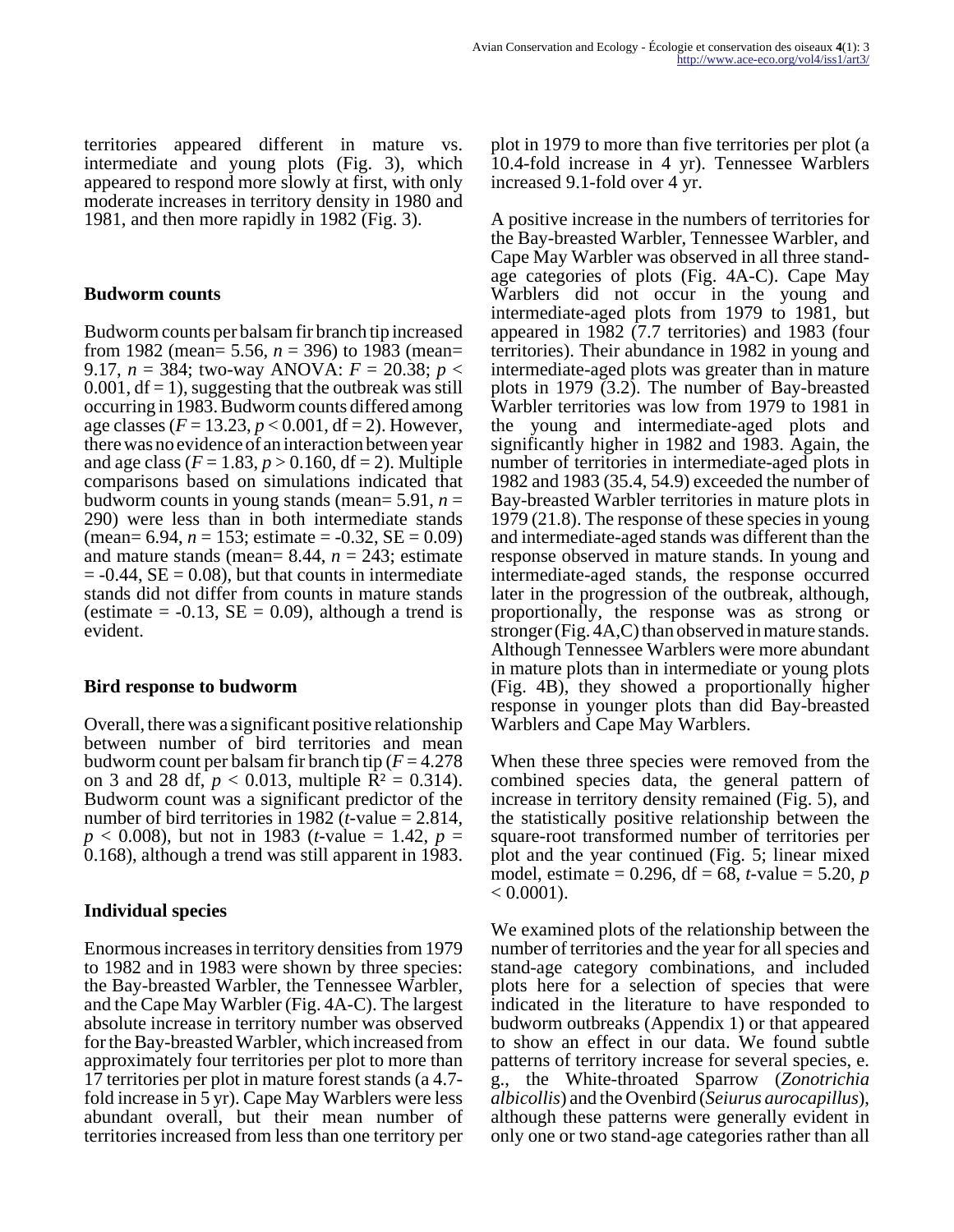



three (Fig. 6). In our results, many species showed a subtle response to the budworm outbreak. Cumulatively, the effect was quite strong (Fig. 5), although individual species responses were not always evident or measurable (Fig. 6, Table 1).

We found that 25 of 30 abundant species had more territories in  $1982 + 1983$  compared with  $1979 +$ 1980; of these, nine species, including the Baybreasted Warbler, Tennessee Warbler, and Cape May Warbler, had Wilcoxon-based *p*-values of less than 0.05 (Table 1). Because mature and intermediate age classes contained only four plots each, we combined young and intermediate plots, and intermediate and mature aged plots for comparisons. Only Bay-breasted Warbler, Tennessee

Warbler, and Cape May Warbler had *p*-values below 0.05 for all young  $+$  intermediate  $+$  mature,  $\gamma$ young + intermediate, and intermediate + mature stand-age categories. All three species had *p*-values of 0.1 or less for the young stand-age category. As seen in Table 1 and Fig. 6, other species that showed some evidence of a positive response in young or intermediate-aged stands included the Whitethroated Sparrow, Ovenbird, Golden-crowned Kinglet (*Regulus satrapa*), American Redstart (*Setophaga ruticilla*), Black-and-white Warbler (*Mniotilta varia*), Veery (*Catharus fuscescens*), and Purple Finch (*Carpodacus purpureus*).

Because of the small sample sizes of mature plots, species that increased in mature plots alone were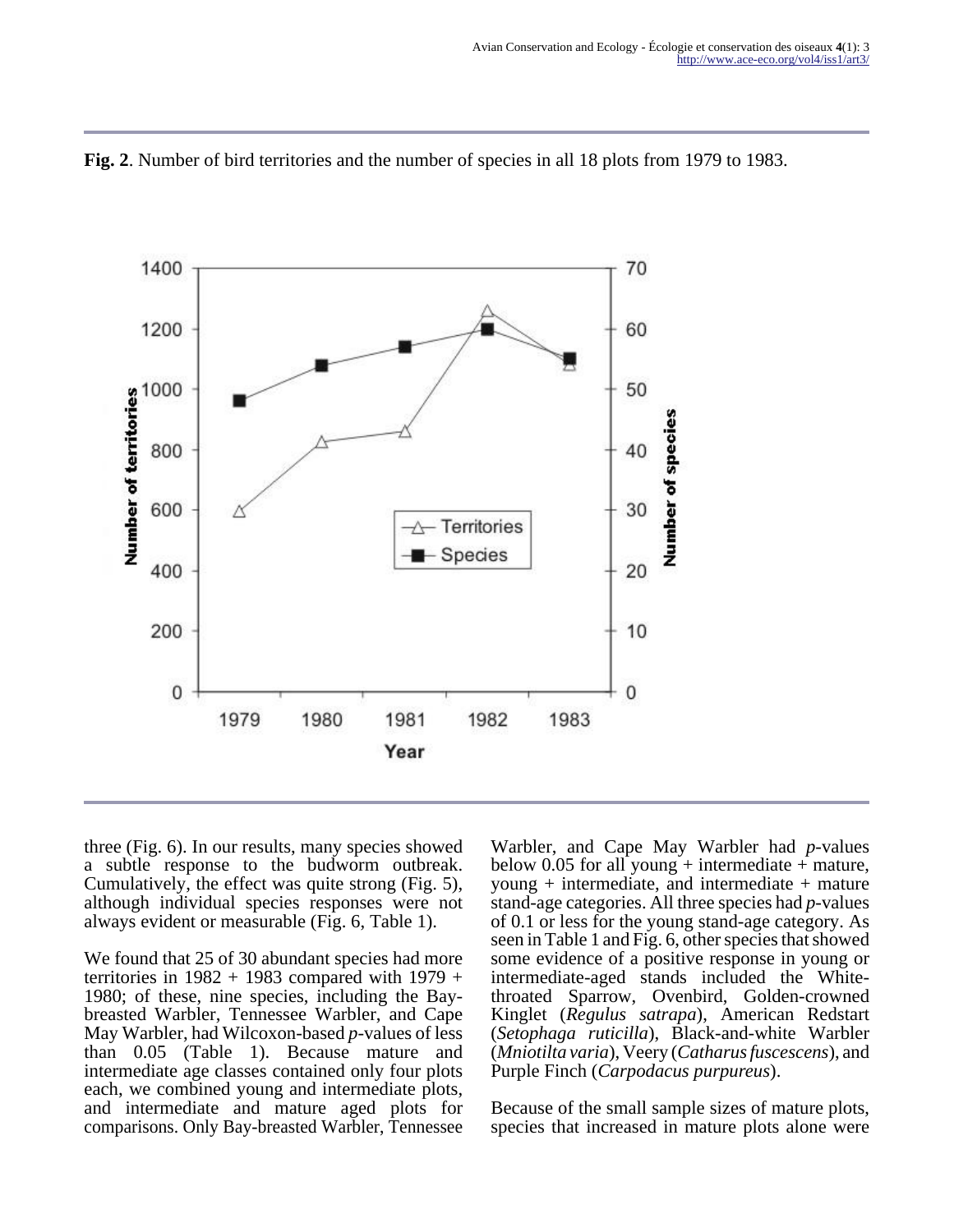**Fig. 3**. Number of bird territories in each plot in young (triangle), intermediate (circle), and mature (square) stand-age classes. Lines indicate the mean in mature plots (solid), intermediate plots (dotted), and young plots (dashed).



difficult to identify. Several species showed large increases in territories from 1979+1980 to 1982+1983 in mature plots, including the Blackburnian Warbler, which increased from 14.6 to 20.85; the Brown Creeper (*Certhia americana*), 4 to 8.15; the Black-throated Blue Warbler (*Dendroica caerulescens*), 0.35 to 3.7; the Blueheaded Vireo (*Vireo solitarius*), 3.7 to 7.75; the Winter Wren (*Troglodytes troglodytes*), 5.3 to 12.95; and the Evening Grosbeak (*Coccothraustes vespertinus*), 0 to 7.75 (Fig. 6).

In the young stand-age category, 147 of 231 (65%) comparisons of species and stand-age category demonstrated a positive change from 1979 + 1980 to  $1982 + 1983$ . In the intermediate stand-age category, 75 of 115 (64%) comparisons showed positive changes, and in the mature stand-age category, 78 of 117 (67%) comparisons showed positive changes. Although it is difficult to draw strong conclusions about individual species based on these analyses, it is clear that the large increase in the numbers of territories observed over the study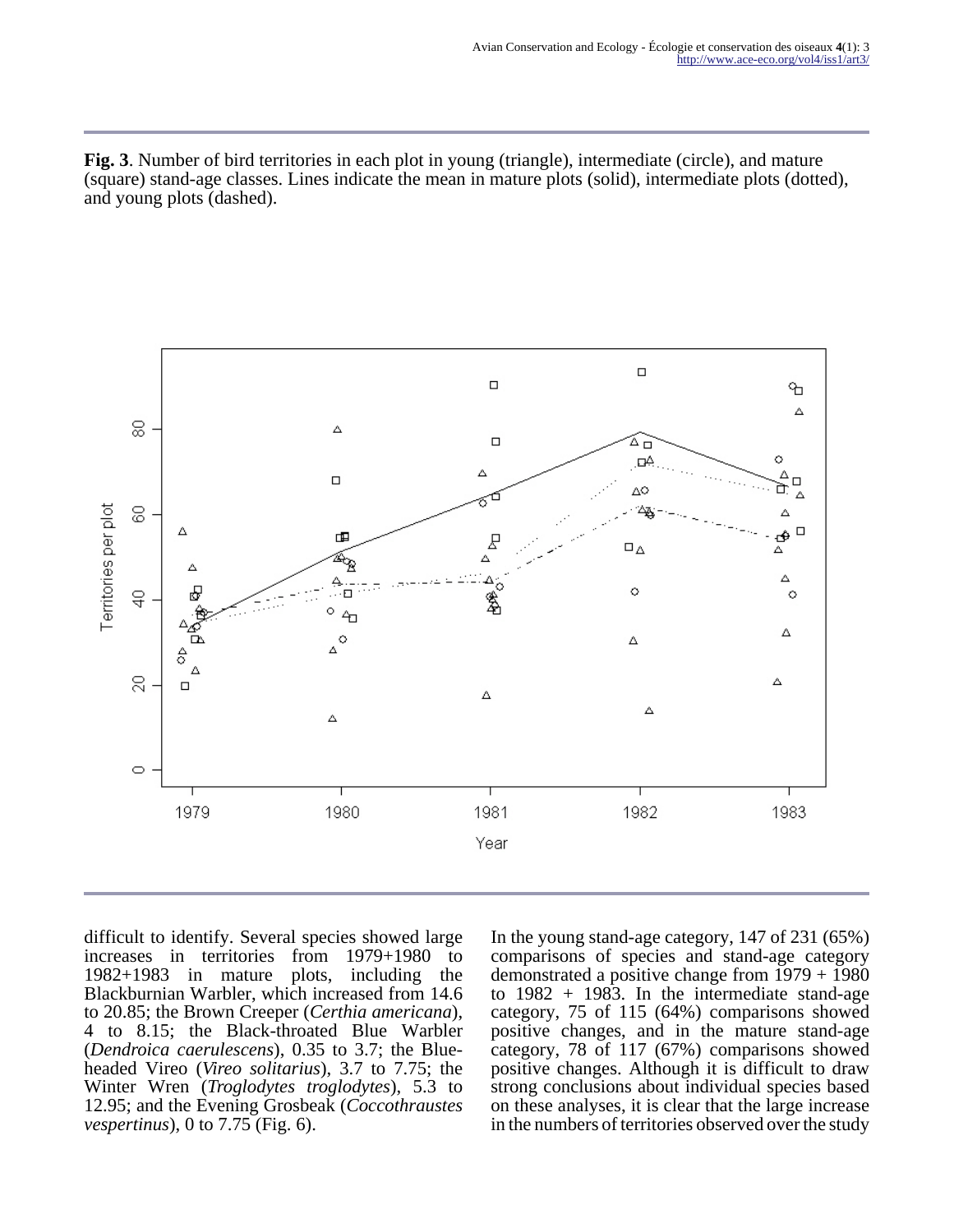**Fig. 4**. Number of territories of (A) Bay-breasted Warbler (*Dendroica castanea*), (B) Tennessee Warbler (*Vermivora peregrina*), and (C) Cape May Warbler (*Dendroica tigrina*) in young stands (triangles represent plots , dashed line represents mean), intermediate-aged stands (circles represent plots, dotted line represents mean), and mature stands (squares represent plots, solid line represents mean).



period was a consequence of a positive response by multiple species and not just a few strong responders. Although we expected that the number of territories for some species would be reduced because of competition from other increasing species, no species was notably less abundant in 1982 + 1983 than in 1979 + 1980 (Table 1).

### **DISCUSSION**

### **The budworm specialists**

A wide variety of bird species has been shown to respond numerically to spruce budworm outbreaks (Appendix 1). Three species that have been consistently identified as spruce budworm specialists are the Bay-breasted Warbler, the Tennessee Warbler, and the Cape May Warbler (Kendeigh 1947, MacArthur 1958, Morris et al. 1958). For example, Bay-breasted Warblers showed a 12-fold increase over 12 yr in the 1958 study by Morris et al. Tennessee Warblers increased from no pairs to 122 pairs/100 ha in the same study. Morse (1978) found a 12-fold increase in Cape May Warblers from 1974 to 1976. These results are consistent with our findings, in which these species increased 4.7- to 10.4-fold or more over four years; no other species increased more than twofold over the same time period. These three species are relatively uncommon in years in which there are no budworm outbreaks (Sanders 1970). Even in this study area, in which we believe that budworm populations were already on the rise in 1979, Baybreasted Warbler, Tennessee Warbler, and Cape May Warbler moved from the ranks of 6th, 11th, and 35th most common species that year to 2nd, 1st, and 10th, respectively, in 1982.

It is possible that these species respond rapidly to budworm outbreaks because they are able to increase their clutch sizes in response to outbreaks (Morse 1989, Williams 1996, Baltz and Latta 1998). MacArthur (1958) observed that Bay-breasted Warbler clutches were smaller during endemic budworm levels than during epidemic levels. The clutch sizes of Bay-breasted Warblers, Tennessee Warblers, and Cape May Warblers all have larger ranges relative to those of most other wood warblers (Ehrlich et al. 1988). Even though these three species are able to consistently respond numerically to budworm outbreaks, it is unlikely that they can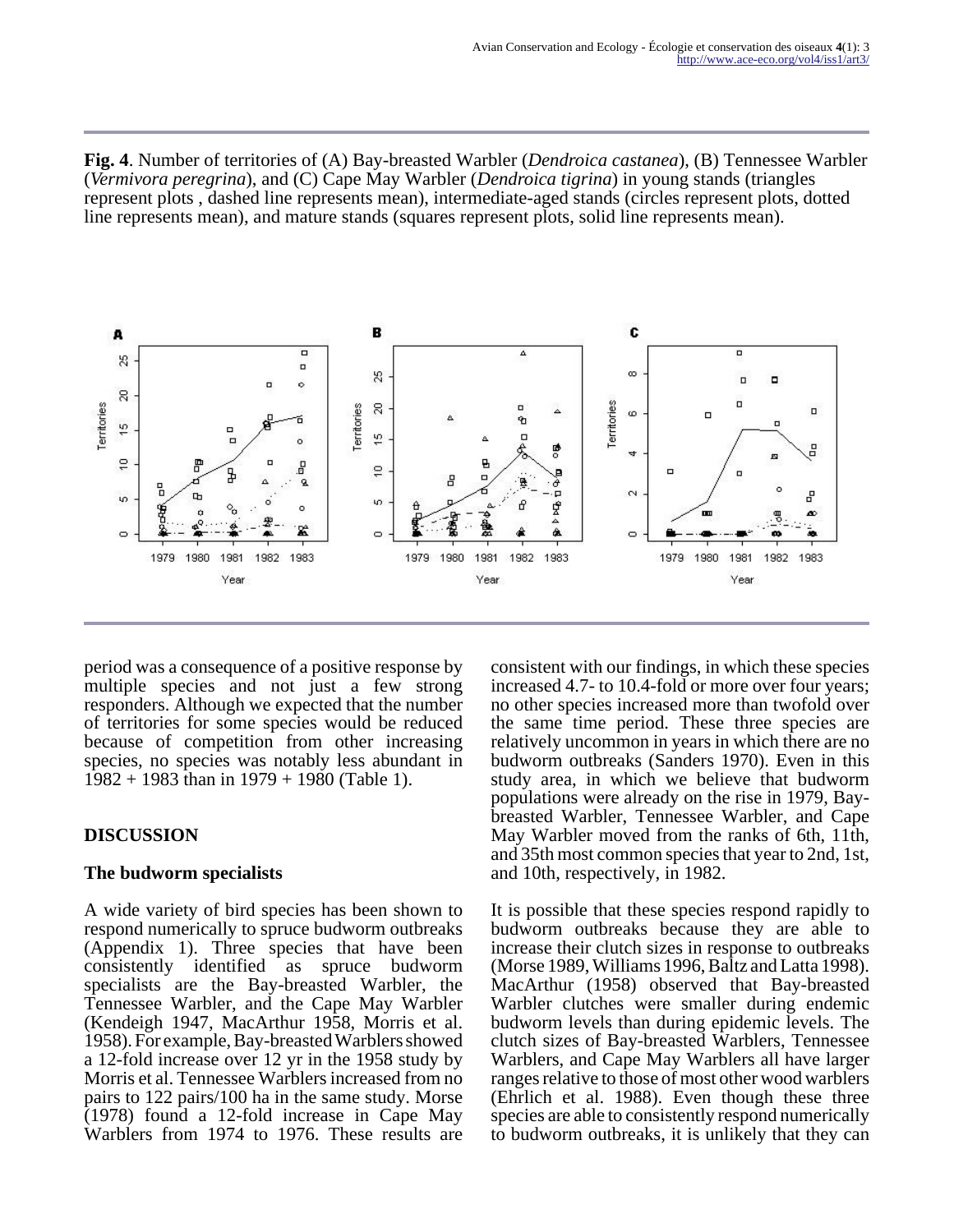**Fig. 5**. Mean number of territories per plot for all species (circles, dotted line represents means), and for all species except Bay-breasted Warbler (*Dendroica castanea*), Tennessee Warbler (*Vermivora peregrina*), and Cape May Warbler (*Dendroica tigrina*; squares, solid line represents means).



control budworm effectively. Crawford et al. (1983) note that the most important bird predators are those that maintain high population densities and high feeding rates over the lower ranges of the insect's density and found that this was most true of the Blackburnian Warbler and Golden-crowned Kinglet and not of the three budworm specialists.

Budworm defoliation in Ontario peaked in 1980 at 18,850,000 ha and has declined steadily since then to 280,000 ha in 2004 (Cadman et al 2007). In a recent synthesis of the status and trends of birds in Ontario, Blancher et al. (2009) reviewed evidence for long-term trends in Ontario birds. Analysis of migration monitoring data from Long Point Bird Observatory indicated good evidence for population declines in all three budworm specialists from the 1981–1986 period to the 2001–2006 period. All three species showed statistically significant annual declines in spring and fall migration numbers: for Cape May Warblers, 4.4% (*p* < 0.000) and 3.2% (*p*  $<$  0.000); for Bay-breasted Warblers, 3.4% ( $p$   $<$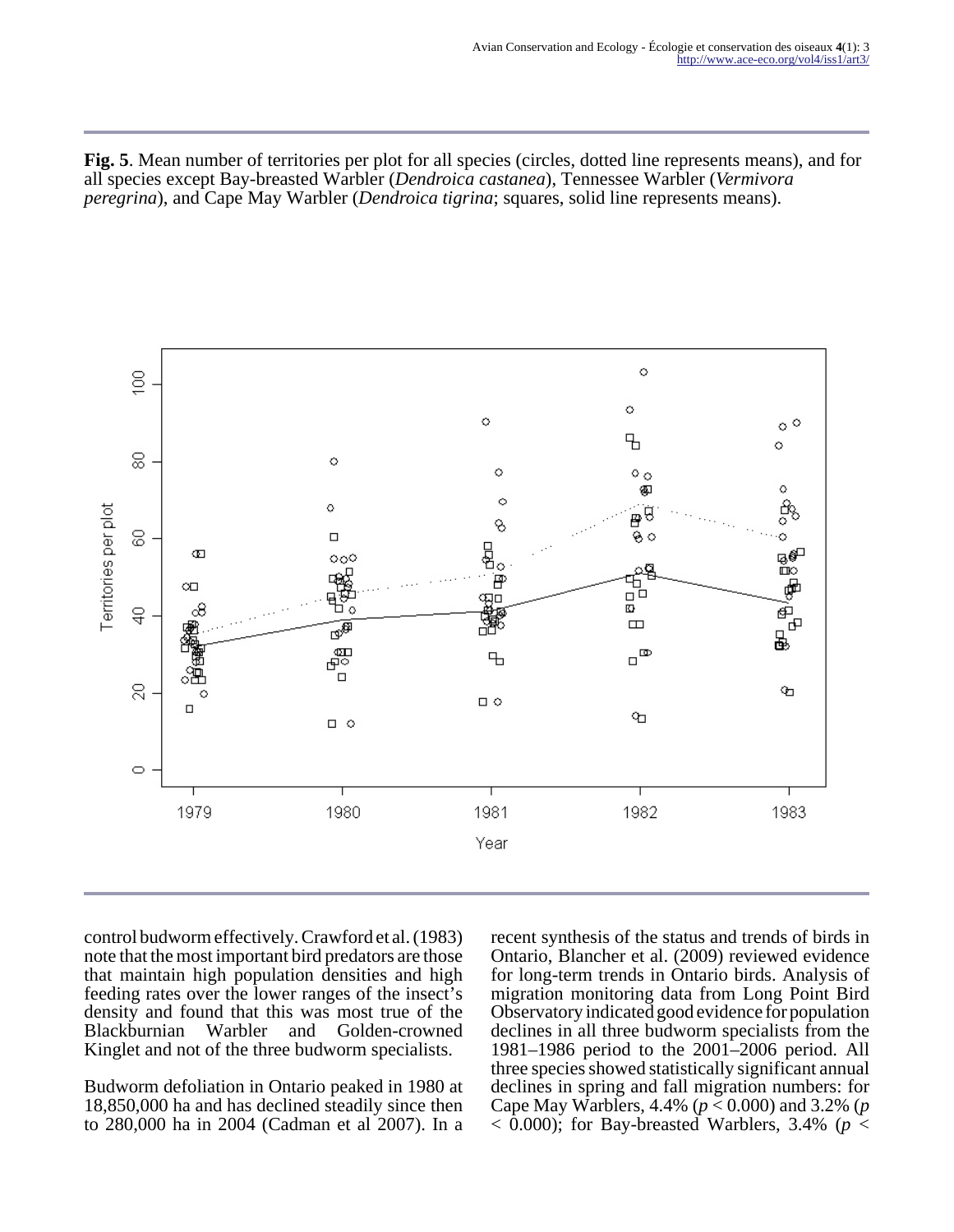**Fig. 6**. Number of territories per plot for mature plots (squares represent plots, solid line represents means), intermediate-aged plots (circles represent plots, dotted line represents means), and young plots (triangles represent plots, dashed line represents means) for 20 individual species.

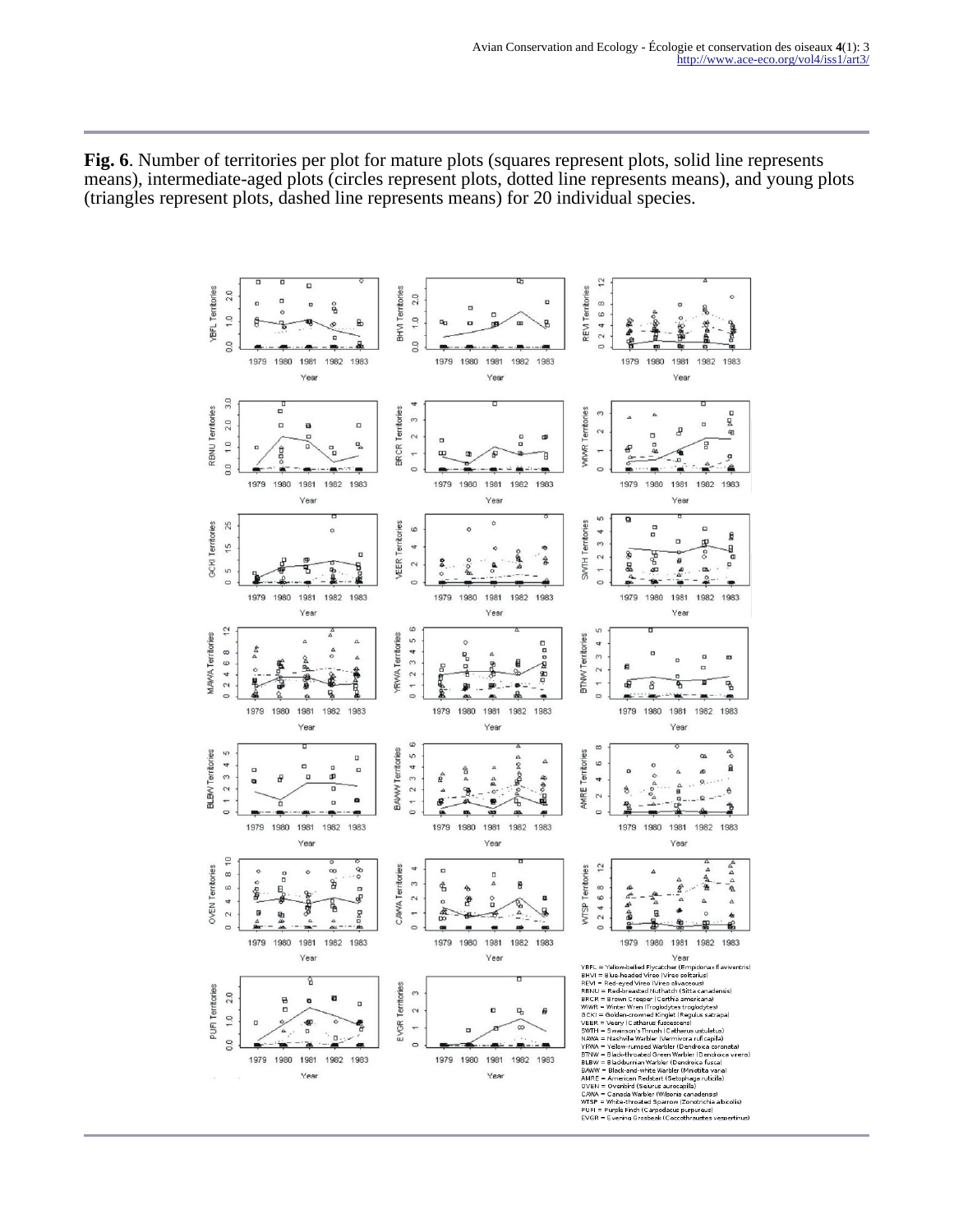**Table 1**. Change in number of territories from 1979 + 1980 to 1982 + 1983, and results of Wilcoxon signedranks test for paired data for the 30 most common species in the study plots. *P*-values less than 0.05 are highlighted in gray along with their associated species. For  $n > 25$  or when there are ties, the normal approximation (*z*) of the test statistic is provided, otherwise the Wilcoxon signed-ranks test statistic *V* is provided. RUGR = Ruffled Grouse (*Bonasa umbellus*), YBFL = Yellow-bellied Flycatcher (*Empidonax flaviventris*), ALFL = Alder Flycatcher (*Empidonax alnorum*), LEFL = Least Flycatcher (*Empidonax minimus*), REVI = Red-eyed Vireo (*Vireo olivaceus*), PHVI = Philadephia Vireo (*Vireo philadelphicus*), BCCH = Black-capped Chickadee (*Poecile hudsonia*), WIWR = Winter Wren (*Troglodytes troglodytes*), GCKI = Golden-crowned Kinglet (*Regulus satrapa*), VEER = Veery (*Catharus fuscenscens*), SWTH = Swainson's Thrush (*Catharus ustulatus*), HETH = Hermit Thrush (*Catharus guttatus*), TEWA = Tennessee Warbler (*Vermivora peregrina*), NAWA = Nashville Warbler (*Vermivora ruficapilla*), CSWA = Chestnutsided Warbler (*Dendroica pensylvanica*), MAWA = Magnolia Warbler (*Dendroica magnolia*), CMWA = Cape May Warbler (*Dendroica tigrina*), YRWA = Yellow-rumped Warbler (*Dendroica coronata*), BTNW = Black-throated Green Warbler (*Dendroica virens*), BLBW = Blackburnian Warbler (*Dendroica fusca*), BBWA = Bay-breasted Warbler (*Dendroica castanea*), BAWW = Black-and-white Warbler (*Mniotilta varia*), AMRE = American Redstart (*Setophaga ruticilla*), OVEN = Ovenbird (*Seiurus aurocapilla*), MOWA = Mourning Warbler (*Oporonis philadelphia*), CAWA = Canada Warbler (*Wilsonia canadensis*), LISP = Lincoln's Sparrow (*Melospiza lincolnii*), WTSP = White-throated Sparrow (*Zonotrichia albicollis*), RBGR = Rose-breasted Grosbeak (*Pheucticus ludovicianus*), and PUFI = Purple Finch (*Carpodacus purpureus*).

| Species     | Plots of all ages |                    |                   |         | Youngs plots          |                  | Mature and<br>intermediate plots |                    |                   | Intermediate and<br>young plots |                |                  |
|-------------|-------------------|--------------------|-------------------|---------|-----------------------|------------------|----------------------------------|--------------------|-------------------|---------------------------------|----------------|------------------|
|             | Change            | $\mathcal{Z}$      | $\boldsymbol{p}$  | Change  | z(V)                  | $\boldsymbol{p}$ | Change                           | z(V)               | $\boldsymbol{p}$  | Change                          | z(V)           | $\boldsymbol{p}$ |
| <b>RUGR</b> | $-3.95$           | 0.52               | 0.6031            | $-6.35$ |                       | 1.8454 0.0650    | 2.4                              | $-0.8422$ $0.3997$ |                   | $-1.65$                         | 0.3944         | 0.693            |
| <b>YBFL</b> | $-3.75$           | 0.977              | 0.3286            | $-0.75$ | 0.875                 | 0.3816           | $-3$                             |                    | 0.5671 0.5706     | 2.1                             | $-0.1421$      | 0.887            |
| <b>ALFL</b> | 18.7              | $-0.4173$ 0.6765   |                   | 18.7    | (10)                  | 0.3125           |                                  | <b>NA</b>          | <b>NA</b>         | 18.7                            | $-0.6024$      | 0.547            |
| <b>LEFL</b> | 15.35             |                    | $-0.738$ 0.4608   | $-3.05$ | 0.2836 0.7768         |                  | 18.4                             |                    | $-1.233$ 0.2175   | 15.15                           | $-0.5512$      | 0.582            |
| <b>REVI</b> | 22.1              |                    | $-1.009$ $0.3131$ | 13      | (14)                  | 0.6406           | 9.1                              |                    | $-0.773$ 0.4395   | 22.8                            | $-1.2556$      | 0.209            |
| <b>PHVI</b> | 13.15             | $-1.5476$ 0.1217   |                   | 3       | $-1.5255$ 0.1271      |                  | 10.15                            |                    | $-0.798$ $0.4249$ | 11.15                           | $-1.808$       | 0.071            |
| <b>BCCH</b> | 12.75             | $-1.0973$ 0.2725   |                   | 5.65    | 0.1418 0.8873         |                  | 7.1                              | $-1.6325$ 0.1026   |                   | 10.85                           | $-0.4363$      | 0.663            |
| <b>WIWR</b> | 3.6               | $-0.3688$ $0.7123$ |                   | $-3.75$ | 0.7019 0.4828         |                  | 7.35                             | $-1.1371$ 0.2555   |                   | $-4.05$                         | 0.8434         | 0.399            |
| <b>GCKI</b> | 44.15             | $-2.308$           | 0.021             | 4.1     |                       | $-1.317$ 0.1878  | 40.05                            | $-1.8248$ 0.0680   |                   | 33.6                            | $-2.1698$      | 0.03             |
| <b>VEER</b> | 17.15             | $-2.1422$ $0.0322$ |                   | 7.35    | $-0.9855$ 0.3244      |                  | 9.8                              | $-1.8952$ 0.0581   |                   | 17.15                           | $-2.1285$      | 0.033            |
| <b>SWTH</b> | 4.55              | 0.1306 0.8961      |                   | $-2.55$ | 0.8339 0.4043         |                  | 7.1                              | (14)               | 0.6406            | 3.1                             | $-0.2008$      | 0.841            |
| <b>HETH</b> | 5.25              | $-1.2647$ 0.206    |                   | 3.15    | $-1.1356$ 0.2561      |                  | 2.1                              | $-0.3627$ $0.7168$ |                   | 6                               | $-1.3393$      | 0.181            |
| TEWA 219.35 |                   | $-3.14$            | 0.0017            |         | 102.95 -1.8843 0.0653 |                  | 116.4                            | $-2.3863$ 0.017    |                   |                                 | 160.45 -2.4981 | 0.013            |
| <b>NAWA</b> | 8.2               | $-0.6476$ $0.5173$ |                   | 13.7    | (6)                   | 0.1094           | $-5.5$                           |                    | 1.1342 0.2567     | 6.4                             | $-0.3139$      | 0.754            |
| <b>CSWA</b> | 23.15             | $-0.601$           | 0.548             | 25.35   | (13)                  | 0.5469           | $-2.2$                           |                    | 0.0758 0.9396     | 23.1                            | $-0.5495$      | 0.583            |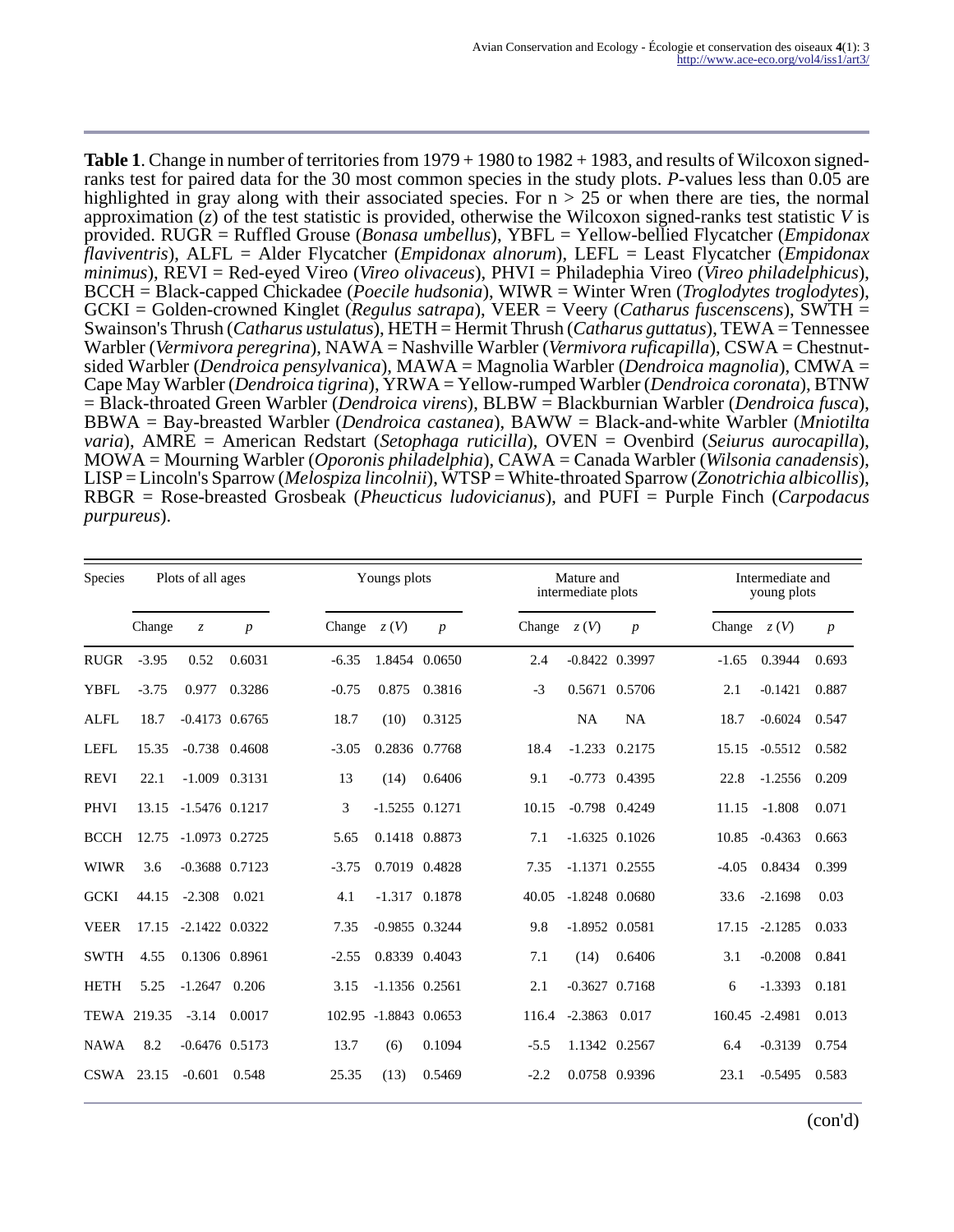|             |        | MAWA 21.55 -1.19 0.234    |                 |              | 19.85 -1.6845 0.0921 |                 | 1.7     | (18)                  | $\mathbf{1}$ |        | 23.45 -1.6486       | 0.099     |
|-------------|--------|---------------------------|-----------------|--------------|----------------------|-----------------|---------|-----------------------|--------------|--------|---------------------|-----------|
|             |        | CMWA 44.45 -2.9057 0.0037 |                 | 7.8          | $-1.6385$ 0.1013     |                 |         | 36.65 -2.2684 0.0233  |              |        | $11.7 - 2.1698$     | 0.03      |
| YRWA 4.95   |        | $-0.1036$ 0.9175          |                 | 6.05         | $-0.4253$ $0.6706$   |                 | $-1.1$  | (24)                  | 0.4609       | 3.25   | 0.1575              | 0.875     |
|             |        | BTNW -1.25 -0.3496 0.7266 |                 | $\mathbf{1}$ |                      | $-0.875$ 0.3816 | $-2.25$ | 0.0758 0.9396         |              | 0.1    |                     | 1         |
|             |        | BLBW 6.25 -1.0658 0.2865  |                 |              | NA.                  | NA.             |         | $6.25 -1.1371$ 0.2555 |              |        | <b>NA</b>           | <b>NA</b> |
| BBWA 162.1  |        |                           | $-3.35$ 0.0008  | 23.85        | $-2.1039$ 0.0354     |                 | 138.25  | (0)                   | 0.0078       | 75.6   | $-2.8153$           | 0.005     |
| BAWW        |        | 22.6 -2.9528 0.0031       |                 |              | 14.75 -2.3863 0.017  |                 |         | 7.85 -1.4037 0.1604   |              | 20.9   | $-2.7477$           | 0.006     |
| AMRE        | 33     |                           | $-2.134$ 0.0328 |              | 20.05 -1.5595 0.1189 |                 |         | 12.95 -1.1371 0.2555  |              | 33     | $-2.205$            | 0.028     |
| <b>OVEN</b> |        | 27.55 -1.9066 0.0566      |                 | 2.9          | $-0.8339$ $0.4043$   |                 | 24.65   | (5)                   | 0.0781       | 25     | $-2.1285$           | 0.033     |
| MOWA        | $-1.7$ | 0.0261 0.9792             |                 | $-2.25$      |                      | $(20)$ 0.8438   | 0.55    |                       | 1            | $-1.7$ | (40)                | 0.97      |
| CAWA -5.65  |        | 0.5006 0.6166             |                 | $-3.75$      | 0.5811 0.5611        |                 | $-1.9$  | 0.1418 0.8873         |              | -7.85  | 1.0446              | 0.296     |
| <b>LISP</b> | 0.05   | 0.66                      | 0.5092          | 0.05         | 0.4253 0.6706        |                 |         | <b>NA</b>             | NA           | 0.05   | 0.5921              | 0.554     |
| <b>WTSP</b> | 49.35  |                           | $-2.28$ 0.0228  |              | 50.2 -2.4535 0.0141  |                 | $-0.85$ | 0.2807 0.7789         |              |        | 47.75 -2.2776 0.023 |           |
| RBGR        | 2.85   | $-0.3448$ 0.7302          |                 | 4.55         |                      | -1              | $-1.7$  |                       | $\mathbf{1}$ | 1.95   |                     | -1        |
| <b>PUFI</b> | 8.8    | $-2.0619$ 0.0392          |                 | 4.2          | $-1.8667$ 0.0619     |                 | 4.6     | $-0.798$ 0.4249       |              | 5.15   | $-1.822$            | 0.685     |
|             |        |                           |                 |              |                      |                 |         |                       |              |        |                     |           |

0.000) and 6.0% (*p* < 0.000); and for Tennessee Warblers, 5.6% (*p* < 0.000) and 3.2% (*p* < 0.000), respectively. Results here and elsewhere suggest that population levels of spruce budworm may have an important effect on the population levels of these three species. Consequently, the status of spruce budworm should be considered when monitoring and interpreting the status of these budworm specialists. Similarly, factors that may alter the severity and extent of spruce budworm outbreaks, such as climate change, changing forest composition because of forestry, the suppression of forest fires, and the active suppression of budworm with insecticides such as Bt (*Bacillus thuringiensis*), have the potential to alter the long-term fate of spruce budworm bird specialists.

Our results confirmed the status of the Cape May Warbler, Tennessee Warbler, and Bay-breasted Warbler as budworm specialists. Each species showed a dramatic numerical response in all three stand-age classes, their habitat choices became more generalized with increasing abundance of budworm, and their responses were notably larger than those of any other species. Although Baybreasted Warbler and Cape May Warbler are considered mature-forest species (Williams 1996,

Baltz and Latta 1998), they clearly alter their habitat choices in the face of superabundant food. Cape May Warblers, which sing, feed, and nest high in the spruce canopy (Baltz and Latta 1998), did not occur in the young and intermediate plots in 1979– 1981 but increased dramatically in numbers in these plots later in the spruce budworm outbreak. Baybreasted Warblers tell a similar story, with relatively low territory numbers in 1979–1981 in the young and intermediate plots and significant increases in 1982 and 1983, with higher territory numbers than were present in mature plots in 1979. The response of these species in young and intermediate stands differed in mature stands. In younger stands, the response came later in the outbreak progression, although proportionally the response was as strong or stronger. Budworm density was higher in older stands and increased from 1982 to 1983 in all three stand-age categories. New territories were still being established in mature and younger stands in 1982 and 1983, suggesting that the younger stands were improving in their capacity to provide desirable habitat for individuals, and not that individuals were moving from mature habitat to younger habitat because mature habitat was becoming less suitable.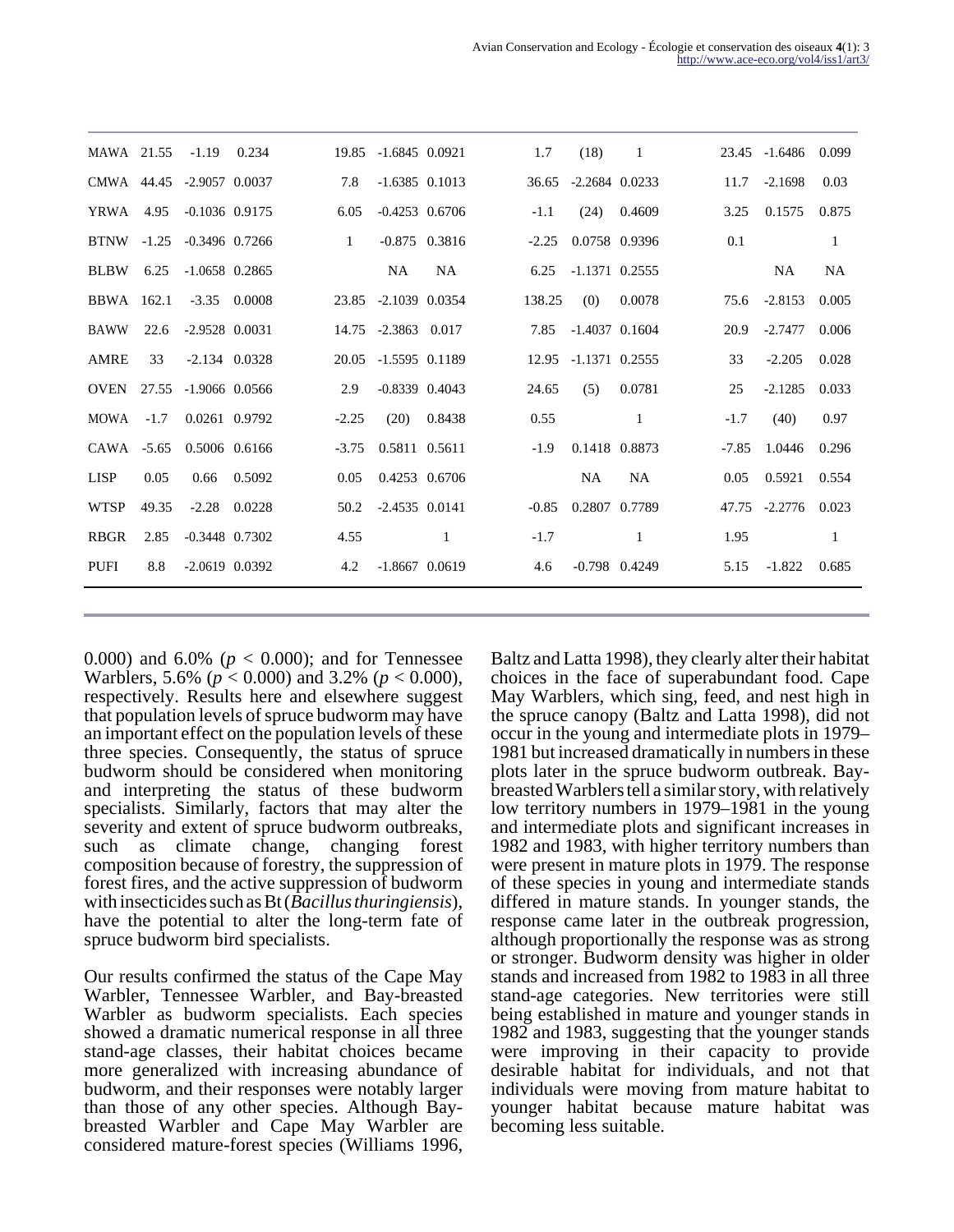Although Tennessee Warblers are known to use a wide range of habitat ages (Rimmer and McFarland 1998), they showed a clear preference for mature plots in our study area. Their response was slower in the younger plots than in the mature plots but more immediate than those of the other two species. They also showed a proportionally higher response in the younger plots than did Bay-breasted Warbler and Cape May Warbler.

### **Budworm-bird interactions**

Overall, birds had a positive numerical response to the spruce budworm outbreak; numbers of birds and species increased through time, and the total number of individuals was positively related to budworm density in 1982 and 1983. The decline in total number of individuals and species in 1983 suggests that a significant event affected bird abundance in that year. Because we do not have good quantitative information on the change in spruce budworm abundance throughout the study period, we cannot reliably relate these changes in bird abundance to spruce budworm density. However, it was observed that the budworm outbreak increased in intensity throughout the 5-yr study period (D. R. Fillman, *unpublished data*). Budworm counts from 1982 and 1983 are consistent with this position, but, it is unclear if the total abundance of budworm available for bird foraging was greater in 1983 than 1982 because we have no measures of the total foliage available for foraging. It is possible that there were fewer spruce budworm available for foraging by 1983. Alternatively, an abiotic factor such as a weather event may have reduced territory numbers. We examined the annual weather data for the period of the study and found no anomalies in the 1983 breeding season relative to long-term normals.

An overall increase in number of territories for all species combined, even when the three budworm specialists were excluded, suggests that many, if not most, species enjoyed a positive benefit from the budworm outbreak. Many of the species considered here reportedly consume budworm (Mitchell 1952, Dowden et al. 1953, Crawford and Jennings 1989). Although we cannot demonstrate a statistically significant numerical response for individual species because of the large number of comparisons made, positive responses in the young and intermediate stand-age categories are suggested for Golden-crowned Kinglet, Veery, Black-and-white Warbler, American Redstart, Ovenbird, Whitethroated Sparrow, and Purple Finch. Positive responses in the mature stand-age category include Blackburnian Warbler, Brown Creeper, Blackthroated Blue Warbler, Blue-headed Vireo, Winter Wren, and Evening Grosbeak. Of the 13 species with positive responses, seven showed positive responses in at least one previous study. No response has been reported previously for five species: Brown Creeper, Veery, Black-throated Blue Warbler, Black-and-white Warbler, and American Redstart. One species, Winter Wren, had previously shown only a negative response to budworm (Appendix 1).

We did not find a decline in abundance through the study period for any species. Magnolia Warbler (*Dendroica magnolia*), Black-throated Green Warbler (*Dendroica virens*), Blackburnian Warbler, Yellow-rumped Warbler, and Winter Wren have all reportedly had negative responses to spurce budworm elsewhere, which were attributed to competition with increasing species (Appendix 1). Based on stomach content analysis, all five of these species appear to eat budworm (Mitchell 1952, Dowden et al. 1953, Crawford and Jennings 1989). We found some evidence for a positive response in Blackburnian Warbler and Winter Wren and possibly Magnolia Warbler (Table 1), but no evidence of a response in Black-throated Green Warbler or Yellow-rumped Warbler. In most cases, the evidence in the literature for competition comes from one or only a few locations and may not describe a general response to budworm or a response to budworm at all. Conditions specific to each location and time may play enough of a role in the response of species that it is difficult to generalize based on only a few observations.

### **CONCLUSION**

Spruce budworm exert a major influence on the boreal ecosystems of eastern Canada (Blais 1983, Candau et al. 1998) by causing tree mortality over large areas. The last outbreak in eastern Canada resulted in the defoliation of more than 55 million ha of forest (Blais 1983). Budworm outbreaks also have a direct effect on forest bird populations by providing superabundant food for many species. Our data suggest that many bird species profit from the increased abundance of food, but only three species, specifically the Bay-breasted Warbler, the Tennessee Warbler, and the Cape May Warbler, respond with large population increases of up to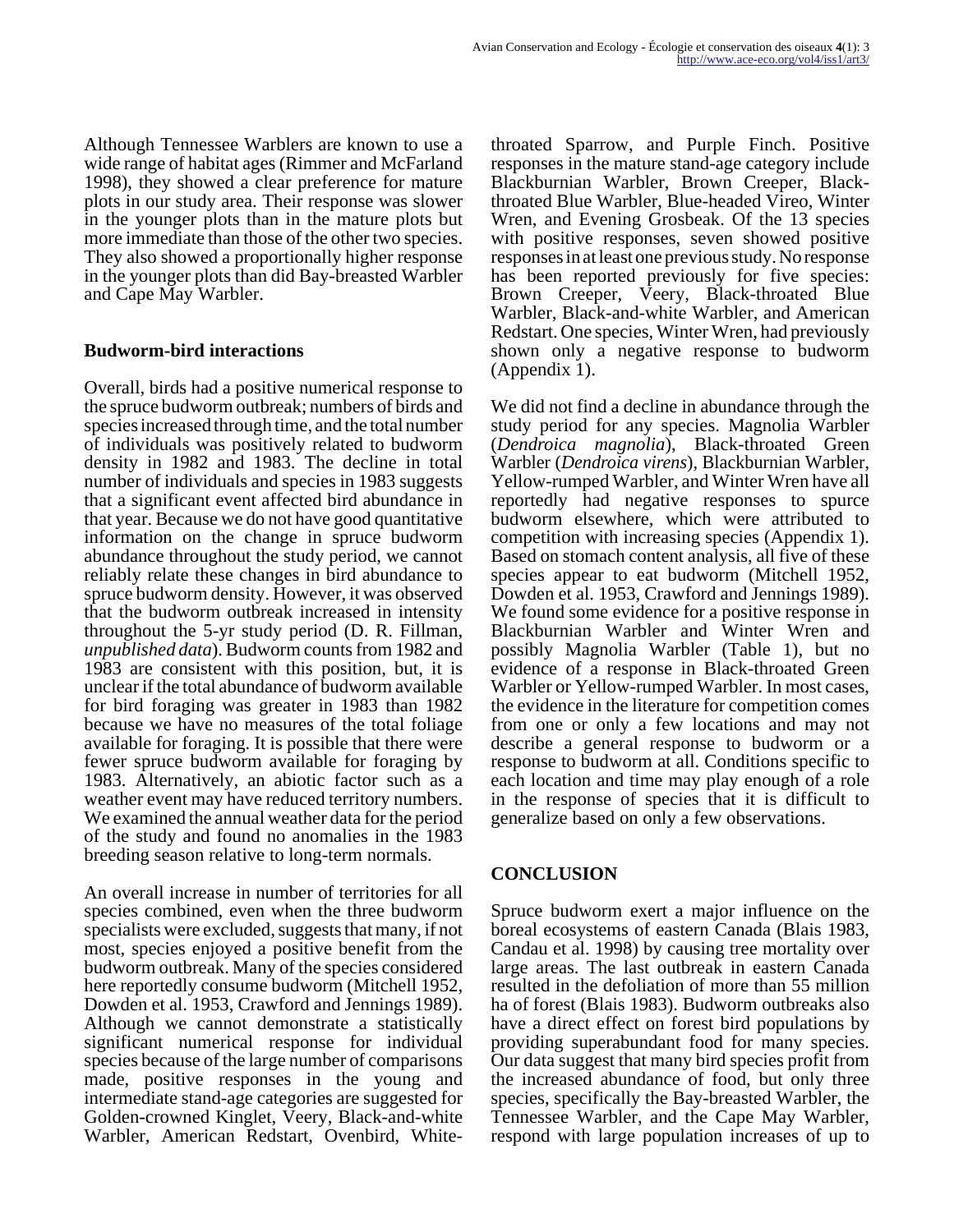tenfold over four to five years. These species appear to alter their usual habitat selection by establishing their territories in young and intermediate-aged stands as budworm numbers increase. Although the number of territories in young and intermediateaged stands grew more slowly in response to the outbreaks, there were still very important increases in bird numbers with higher budworm counts. Contrary to some previous studies, we found no species with a negative numerical response. The cyclical nature of budworm outbreaks makes it difficult to assess the status of populations of the three specialists unless these outbreaks are taken into consideration. These outbreaks may also be important in the long-term population trajectories of nonspecialist species.

*Responses to this article can be read online at: <http://www.ace-eco.org/vol4/iss1/art3/responses/>*

### **Acknowledgments:**

*This paper is dedicated to the memory of Dan Welsh, a passionate ecologist and a great friend. Field data were collected by Frank Brazzo, Barb Campbell, Simon Gawn, Mark Gawn, Bob Gorman, Eva Laubitz, Ann Macauley, S. O'Donnell, Miriam Oudejans, Ed Poroprt, Carrie Spencer, Belinda Watson, and Alec White. Thanks to Peter Martindale and the Ontario Ministry of Natural Resources for logistic support, food, and lodging and to Pia Papadopal, Kerrie Wainio-Keizer, and Ron Fournier for logistic support. Steve Holmes and Kim Chapman provided helpful comments on the manuscript.* 

### **LITERATURE CITED**

**Baltz, M. E., and S. C. Latta.** 1998. *Cape May Warbler* (Dendroica tigrina). Birds of North America, No. 332. Academy of Natural Sciences, Philadelphia, Pennsylvania, USA, and American Ornithologists' Union, Washington, D.C., USA.

**Bergeron, Y., A. Leduc, H. Morin, and C. Joyal.** 1995. Balsam fir mortality following the last spruce budworm outbreak in north-western Quebec. *Canadian Journal of Forest Research* **25**:1375-1384.

**Blais, J. R.** 1983. Trends in the frequency, extent, and severity of spruce budworm outbreaks in eastern Canada. *Canadian Journal of Forest Research* **13**:539-547.

**Blais, J. R., and G. H. Parks.** 1964. Interaction of evening grosbeak (*Hesperiphona vespertina*) and spruce budworm (*Choristoneura fumiferana* (Clem.)) in a localized budworm outbreak treated with DDT in Quebec. *Canadian Journal of Zoology* **42**:1017-1024.

**Blancher, P. J., R. D. Phoenix, D. S. Badzinski, M. D. Cadman, T. L. Crewe, C. M. Downes, D. Fillman, C. M. Francis, J. Hughes, D. J. T. Hussell, D. Lepage, J. D. McCracken, D. K. McNicol, B. A. Pond, R. K. Ross, R. Russell, L. A. Venier, and R. C. Weeber.** 2009. Population trend status of Ontario's forest birds. *Forestry Chronicle* **85**:184-201. Available online at: [http://w](http://www.cif-ifc.org/uploads//Website_Assets/Blancher_et_al.pdf) ww.cif-ifc.org/uploads//Website\_Assets/Blancher\_et\_al. [pdf.](http://www.cif-ifc.org/uploads//Website_Assets/Blancher_et_al.pdf)

**Bolgiano, N. C.** 2004. Cause and effect: changes in boreal bird irruptions in eastern North America relative to the 1970s spruce budworm infestation. *American Birds* **58**:26-33.

**Cadman, M. D., D. A. Sutherland, G. G. Beck, D. LePage, and A. R. Couturier.** 2007. *Atlas of the breeding birds of Ontario, 2001–2005.* Bird Studies Canada, Environment Canada, Ontario Field Ornithologists, Ontario Ministry of Natural Resources, and Ontario Nature, Toronto, Ontario, Canada.

**Canadian Biodiversity Strategy.** 1995. *Canadian biodiversity strategy: Canada's response to the Convention on Biological Diversity.* Minister of Supply and Services Canada, Ottawa, Ontario, Canada. Available online at: [http://www.cbin.ec.gc.](http://www.cbin.ec.gc.ca/documents/national_reports/cbs_e.pdf) [ca/documents/national\\_reports/cbs\\_e.pdf.](http://www.cbin.ec.gc.ca/documents/national_reports/cbs_e.pdf)

**Candau, J.-N., and R. A. Fleming.** 2005. Landscape-scale spatial distribution of spruce budworm defoliation in relation to bioclimatic conditions. *Canadian Journal of Forest Research* **35**:2218-2232.

**Candau, J.-N., R. A. Fleming, and A. Hopkin.** 1998. Spatiotemporal patterns of large-scale defoliation caused by the spruce budworm in Ontario since 1941. *Canadian Journal of Forest Research* **28**:1733- 1741.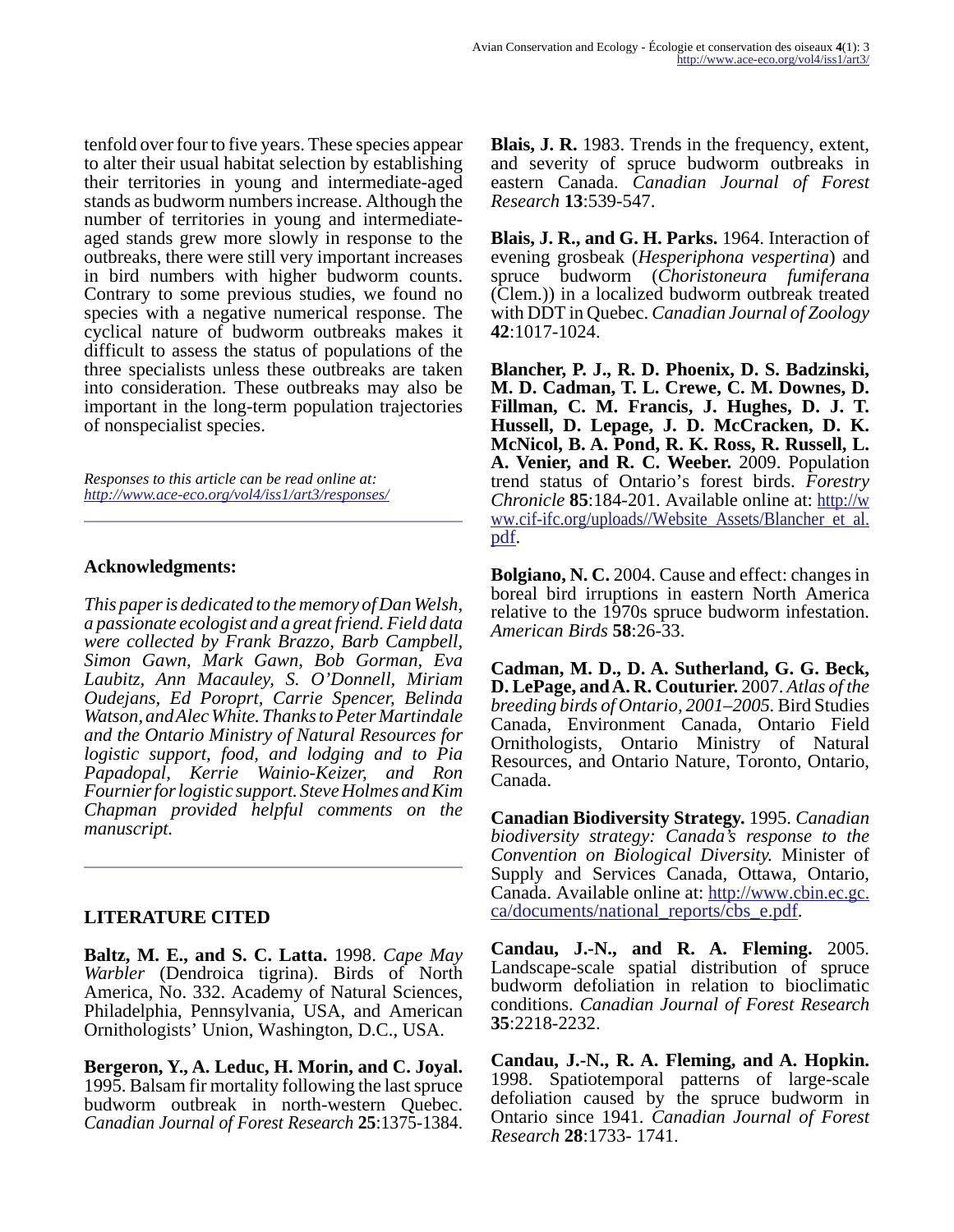**Crawford, H. S., and D. T. Jennings.** 1989. Predation by birds on spruce budworm *Choristoneura fumiferana*: functional, numerical, and total responses. *Ecology* **70**:152-163.

**Crawford, H. S., R. W. Titterington, and D. T. Jennings.** 1983. Bird predation and spruce budworm populations. *Journal of Forestry* **81**:433-435.

**Dowden, P. B., H. A. Jaynes, and V. M. Carolin.** 1953. The role of birds in a spruce budworm outbreak in Maine. *Journal of Economic Entomology* **46**:307-312.

**Ehrlich, P. R., D. S. Dobkin, and D. Wheye.** 1988. *The birder's handbook: a field guide to the natural history of North American birds.* Simon and Schuster, New York, New York, USA.

**Erskine, A. J.** 1977. *Birds in boreal Canada: communities, densities and adaptations.* Canadian Wildlife Service Report Series, No. 41. Fisheries and Environment Canada, Ottawa, Ontario, Canada.

**Gage, S. H., and C. A. Miller.** 1978. *A long term bird census in spruce budworm-prone balsam fir habitats in northwestern New Brunswick.* Information Report M-X-84. Department of Fisheries and the Environment, Canadian Forestry Service, Maritimes Forest Research Centre, Fredericton, New Brunswick, Canada.

**Helle, P., and M. Mönkkönen.** 1990. Forest successions and bird communities: theoretical aspects and practical implications. Pages 229-318 *in* A. Keast, editor. *Biogeography and ecology of forest bird communities.* SPB Academic, The Hague, The Netherlands.

**Hensley, M. M., and J. B. Cope.** 1951. Further data on removal and repopulation of the breeding birds in a spruce-fir forest community. *The Auk* **68**:483-493.

**Hobson, K. A., and J. Schieck.** 1999. Changes in bird communities in boreal mixedwood forest: harvest and wildfire effects over 30 years. *Ecological Applications* **9**:849-863.

**Holloway, G. L., B. J. Naylor, and W. R. Watt.** 2004. *Habitat relationships of wildlife in Ontario: revised habitat suitability models for the Great* *Lakes-St. Lawrence and boreal east forest.* Southern Science and Information and Northeast Science and Information Joint Technical Report Number 1. Ontario Ministry of Natural Resources, Toronto, Ontario, Canada.

**International Bird Census Committee (IBCC).** 1970. An international standard for a mapping method in bird census work. *Bird Study* **16**:248-255.

**Kendeigh, S. C.** 1947. *Bird population studies in the coniferous forest biome during a spruce budworm outbreak.* Ontario Department of Lands and Forests Biological Bulletin Number 1. Ontario Department of Lands and Forests, Toronto, Ontario, Canada.

**MacArthur, R. H.** 1958. Population ecology of some warblers of northeastern coniferous forests. *Ecology* **39**:599-619.

**MacLean, D. A., and A. R. Andersen.** 2008. Impact of a spruce budworm outbreak in balsam fir and subsequent stand development over a 40-year period. *Forestry Chronicle* **84**:60-69.

**Mitchell, R.** 1952. Consumption of spruce budworms by birds in a Maine spruce-fir forest. *Journal of Forestry* **50**:387-389.

**Morris, R. F.** 1955. The development of sampling techniques for forest insect defoliators, with particular reference to the spruce budworm. *Canadian Journal of Zoology* **33**:225-294.

**Morris, R. F., W. F. Cheshire, C. A. Miller, and D. G. Mott.** 1958. The numerical response of avian and mammalian predators during a gradation of the spruce budworm. *Ecology* **39**:487-494.

**Morse, D. H.** 1978. Populations of Bay-breasted and Cape May warblers during an outbreak of the spruce budworm. *Wilson Bulletin* **90**:404-413.

**Morse, D. H.** 1989. *American warblers: an ecological and behavioral perspective.* Harvard University Press, Cambridge, Massachusetts, USA.

**Niemi, G., J. Hanowski, P. Helle, R. Howe, M. Mönkkönen, L. Venier, and D. Welsh.** 1998. Ecological sustainability of birds in boreal systems. *Conservation Ecology* **2**(2):17 [online] URL: [http:/](http://www.consecol.org/vol2/iss2/art17/) [/www.consecol.org/vol2/iss2/art17/](http://www.consecol.org/vol2/iss2/art17/).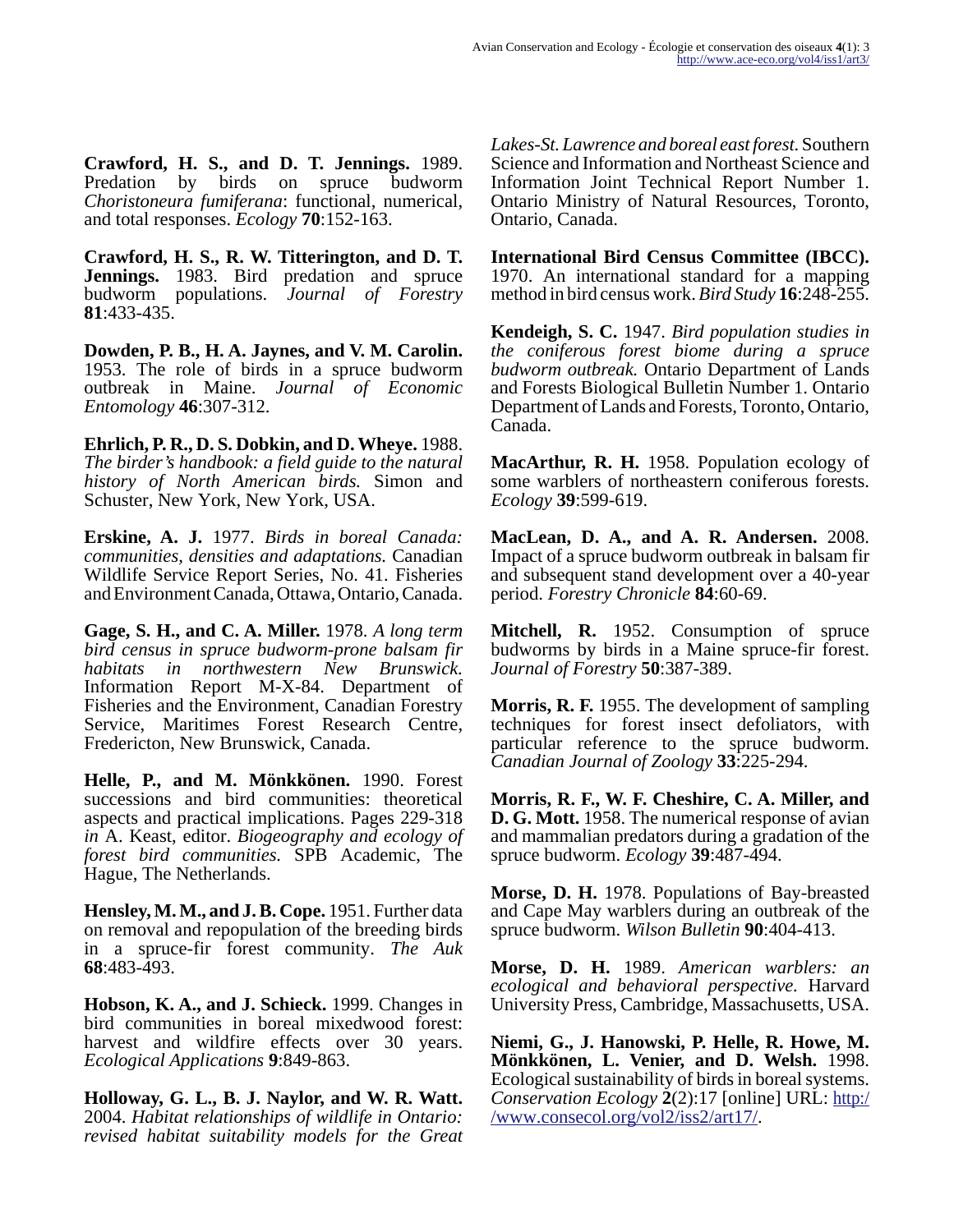**Ontario Ministry of Natural Resources.** 2005. *Protecting what sustains us: Ontario's biodiversity strategy.* Ontario Ministry of Natural Resources, Toronto, Ontario, Canada. Available online at: [http](http://www.mnr.gov.on.ca/MNR_E000066.pdf) [://www.mnr.gov.on.ca/MNR\\_E000066.pdf.](http://www.mnr.gov.on.ca/MNR_E000066.pdf)

**Ontario Partners in Flight.** 2006. *Ontario Landbird Conservation Plan: boreal softwood shield (North American Bird Conservation Region 8); priorities, objectives and recommended actions.* Environment Canada, Ottawa, and Ontario Ministry of Natural Resources, Toronto, Ontario, Canada. Available online at: [http://www.bsc-eoc.org/PIF/PI](http://www.bsc-eoc.org/PIF/PIFOBCR8planMay2006.pdf) [FOBCR8planMay2006.pdf](http://www.bsc-eoc.org/PIF/PIFOBCR8planMay2006.pdf).

**Patten, M. A., and J. C. Burger.** 1998. Spruce budworm outbreaks and the incidence of vagrancy in eastern North American wood-warblers. *Canadian Journal of Zoology* **76**:433-439.

**Rimmer, C. C., and K. P. McFarland.** 1998. *Tennessee Warbler* (Vermivora peregrina). Birds of North America, No. 350. Academy of Natural Sciences, Philadelphia, Pennsylvania, USA, and American Ornithologists' Union, Washington, D. C., USA.

**Rowe, J. S.** 1972. *Forest regions of Canada.* Canadian Forestry Services Publication No. 1300. Department of the Environment, Ottawa, Ontario, Canada.

**Sanders, C. J.** 1970. Populations of breeding birds in the spruce-fir forests of northwestern Ontario. *Canadian Field Naturalists* **84**:131-135.

**Stewart, R. E., and J. W. Aldrich.** 1952. Ecological studies of breeding bird populations in northern Maine. *Ecology* **33**:226-238.

**Venier, L. A., and J. L. Pearce.** 2004. Birds as indicators of sustainable forest management. *Forestry Chronicle* **80**:61-66.

**Venier, L. A., and J. L. Pearce.** 2005. Boreal bird community response to jack pine forest succession. *Forest Ecology and Management* **217**:19-36.

**Venier, L. A., J. L. Pearce, B. A. Wintle, and S. A. Bekessy.** 2007. Future forests and indicatorspecies population models. *Forestry Chronicle* **83**:36-40.

**Voigt, D. R., J. A. Baker, R. S. Rempel, and I. D.**

**Thompson.** 2000. Forest vertebrate responses to landscape-level changes in Ontario. Pages 198-233 *in* A. H. Perera, D. L. Euler, and I. D. Thompson, editors. *Ecology of a managed terrestrial landscape: patterns and processes in forest landscapes of Ontario.* University of British Columbia Press, Vancouver, British Columbia, USA.

**Welsh, D. A.** 1985. Preliminary studies of the relation between spruce budworm and birds in the boreal forest of Ontario. Pages 100-101 *in* C. J. Sanders, R. W. Stark, E. J. Mullins, and J. Murphy, editors. *Recent advances in spruce budworm research: proceedings of the CANUSA Spruce Budworm Research Symposium.* Canadian Forest Service, Ottawa, Ontario, Canada.

**Welsh, D. A.** 1987. The influence of forest harvesting on mixed coniferous-deciduous boreal bird communities in Ontario, Canada. *Acta Oecologica* **8**:247-252.

**Williams, J. M.** 1996. *Bay-breasted Warbler* (Dendroica castanea). Birds of North America, No. 206. Academy of Natural Sciences, Philadelphia, Pennsylvania, USA, and American Ornithologists' Union, Washington, D.C., USA.

**Zach, R., and J. B. Falls.** 1975. Response of the ovenbird (Aves: Paulidae) to an outbreak of the spruce budworm. *Canadian Journal of Zoology* **53**:1669-1672.

**Zar, J. H.** 1984. *Biostatistical analysis.* Second edition. Prentice-Hall, Englewood Cliffs, New Jersey, USA.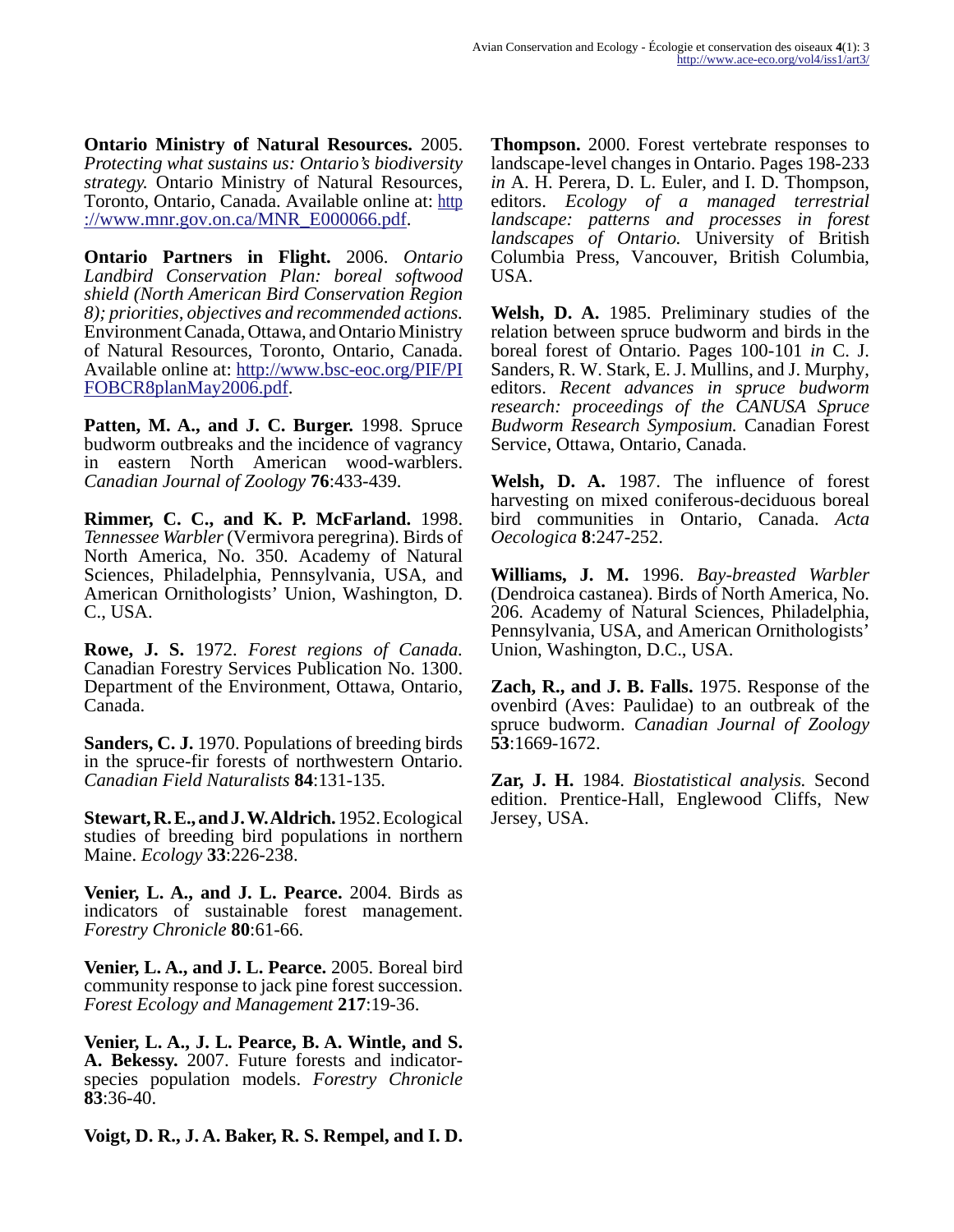### **APPENDIX 1**

**Table A1-1.** Summary of species response to spruce budworm (*Choristoneura fumiferana* (Clem.)) from the literature. A numerical response indicates a change in the number of individuals in conjunction with a change in budworm abundance. A functional response indicates a change in behavior in conjunction with a change in budworm abundance.

| Species name                                          | Response                                                  | Budworm<br>status                            | References                                                                                                                       |
|-------------------------------------------------------|-----------------------------------------------------------|----------------------------------------------|----------------------------------------------------------------------------------------------------------------------------------|
| Yellow-bellied Flycatcher<br>(Empidonax flaviventris) | Positive numerical<br>None                                | Epidemic<br>Epidemic                         | Gage and Miller (1978)<br>Kendeigh (1947)<br>Morris et al. (1958)                                                                |
|                                                       | None                                                      | Moderate                                     | Hensley and Cope (1951)                                                                                                          |
| Blue-headed Vireo<br>(Vireo solitarius)               | Positive functional<br>Positive numerical<br>None<br>None | Moderate<br>Epidemic<br>Moderate<br>Epidemic | Crawford and Jennings (1989)<br>Gage and Miller (1978)<br>Hensley and Cope (1951)<br>Kendeigh (1947)<br>Morris et al. (1958)     |
| <b>Red-breasted Nuthatch</b><br>(Sitta canadensis)    | Positive functional<br>None                               | Moderate<br>Epidemic                         | Crawford and Jennings (1989)<br>Morris et al. (1958)                                                                             |
| Winter Wren<br>(Troglodytes troglodytes)              | Negative numerical                                        | Epidemic                                     | Morris et al. (1958)                                                                                                             |
| Golden-crowned Kinglet<br>(Regulus satrapa)           | Positive numerical<br>Positive numerical<br>None          | Epidemic<br>Moderate<br>Epidemic             | Morse (1978)<br>Crawford and Jennings (1989)<br>Morris et al. (1958)                                                             |
| Ruby-crowned Kinglet<br>(Regulus calendula)           | Positive functional<br>None                               | Epidemic<br>Epidemic                         | Crawford et al. (1983)<br>Morris et al. (1958)                                                                                   |
| Swainson's Thrush<br>(Catharus ustulatus)             | Positive numerical                                        | Epidemic                                     | Morris et al. (1958)<br>Morse (1978)<br>Gage and Miller (1978)                                                                   |
|                                                       | Positive numerical                                        | Moderate                                     | Dowden et al. (1953)<br>Hensley and Cope (1951)                                                                                  |
| Tennessee Warbler<br>(Vermivora peregrina)            | Positive numerical                                        | Epidemic                                     | Morris et al. (1958)<br>Kendeigh (1947)<br>Sanders (1970)<br>Crawford et al. (1983)<br>Bolgiano (2004)<br>Gage and Miller (1978) |
|                                                       | Positive numerical                                        | Moderate                                     | Stewart and Aldrich (1952)                                                                                                       |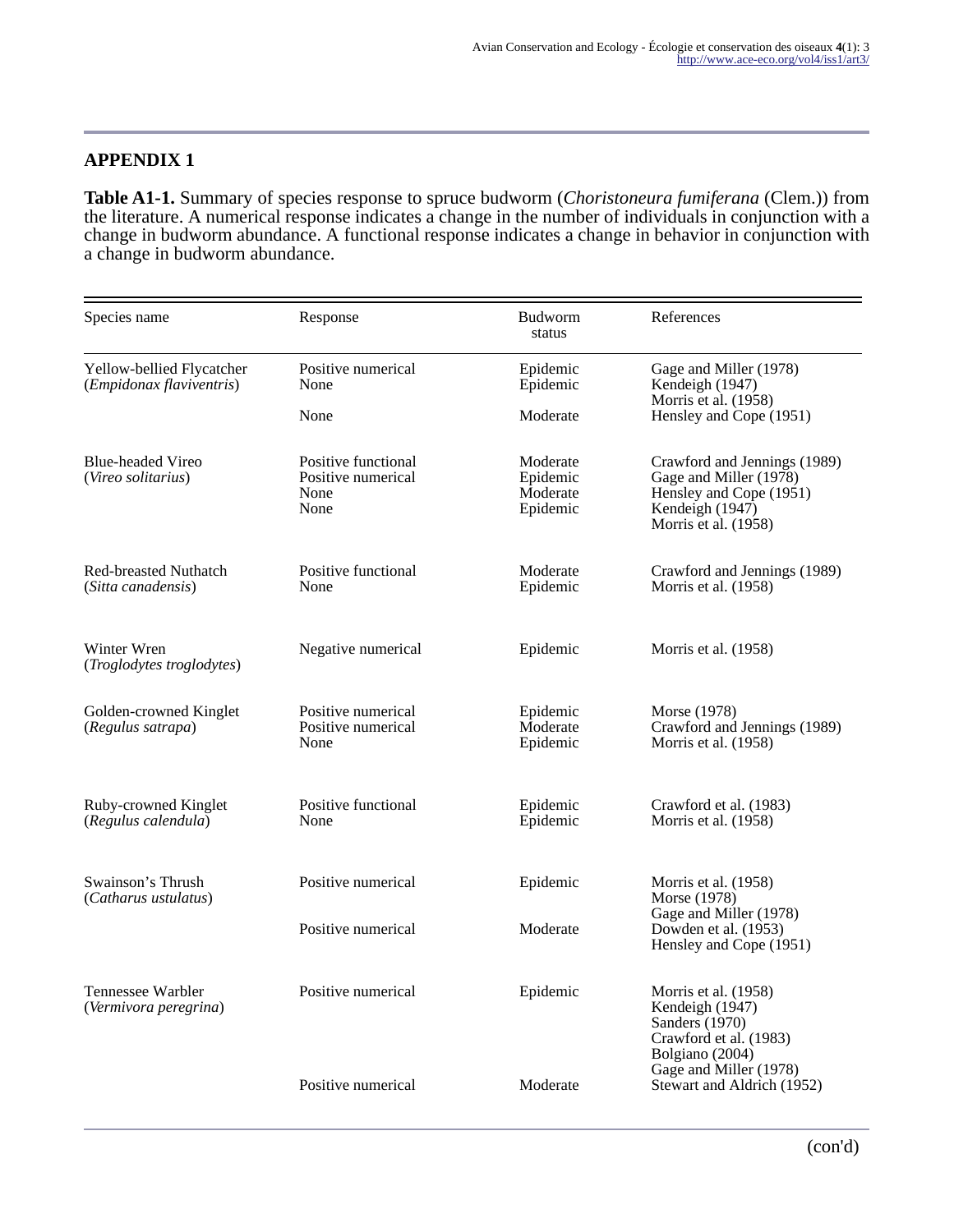Avian Conservation and Ecology - Écologie et conservation des oiseaux **4**(1): 3 <http://www.ace-eco.org/vol4/iss1/art3/>

| Magnolia Warbler<br>(Dendroica magnolia)                  | Negative numerical<br>Negative numerical                        | Epidemic<br>Moderate             | Morris et al. (1958)<br>Dowden et al. (1953)<br>Hensley and Cope (1951) (same<br>data)                                                           |
|-----------------------------------------------------------|-----------------------------------------------------------------|----------------------------------|--------------------------------------------------------------------------------------------------------------------------------------------------|
| Cape May Warbler<br>(Dendroica tigrina)                   | Positive numerical                                              | Epidemic                         | Kendeigh (1947)<br>Sanders (1970)<br>Crawford et al. (1983)<br>Bolgiano (2004)<br>Morse (1978)                                                   |
|                                                           | Positive numerical<br>None                                      | Moderate<br>Epidemic             | Stewart and Aldrich (1952)<br>Morris et al. (1958)<br>Gage and Miller (1978)                                                                     |
| Yellow-rumped Warbler<br>(Dendroica coronata)             | Positive numerical<br>Positive numerical<br>Negative numerical  | Epidemic<br>Moderate<br>Epidemic | Gage and Miller (1978)<br>Stewart and Aldrich (1952)<br>Morris et al. (1958)                                                                     |
| <b>Black-throated Green Warbler</b><br>(Dendroica virens) | Negative numerical<br>Positive numerical                        | Epidemic                         | Morris et al. (1958)<br>Gage and Miller (1978)                                                                                                   |
| Blackburnian Warbler<br>(Dendroica fusca)                 | Positive numerical                                              | Epidemic                         | Morris et al. (1958)<br>Sanders (1970)<br>Morse (1978)<br>Gage and Miller (1978)                                                                 |
|                                                           | Positive numerical<br>Negative numerical                        | Moderate<br>Epidemic             | Stewart and Aldrich (1952)<br>Morris et al. (1958)                                                                                               |
| <b>Bay-breasted Warbler</b><br>(Dendroica castanea)       | Positive numerical                                              | Epidemic                         | Morris et al. (1958)<br>Kendeigh (1947)<br>Sanders (1970)<br>Crawford et al. (1983)<br>Bolgiano (2004)<br>Morse (1978)<br>Gage and Miller (1978) |
|                                                           | Positive numerical                                              | Moderate                         | Stewart and Aldrich (1952)                                                                                                                       |
| <b>Blackpoll Warbler</b><br>(Dendroica striata)           | Positive numerical<br>None                                      | Epidemic<br>Epidemic             | Bolgiano (2004)<br>Morris et al. (1958)                                                                                                          |
| Ovenbird<br>(Sieurus aurocapillus)                        | Positive numerical<br>Positive numerical<br>Positive functional | Epidemic<br>Moderate<br>Moderate | Morris et al. (1958)<br>Morse (1978)<br>Zach and Falls (1975)<br>Zach and Falls (1975)                                                           |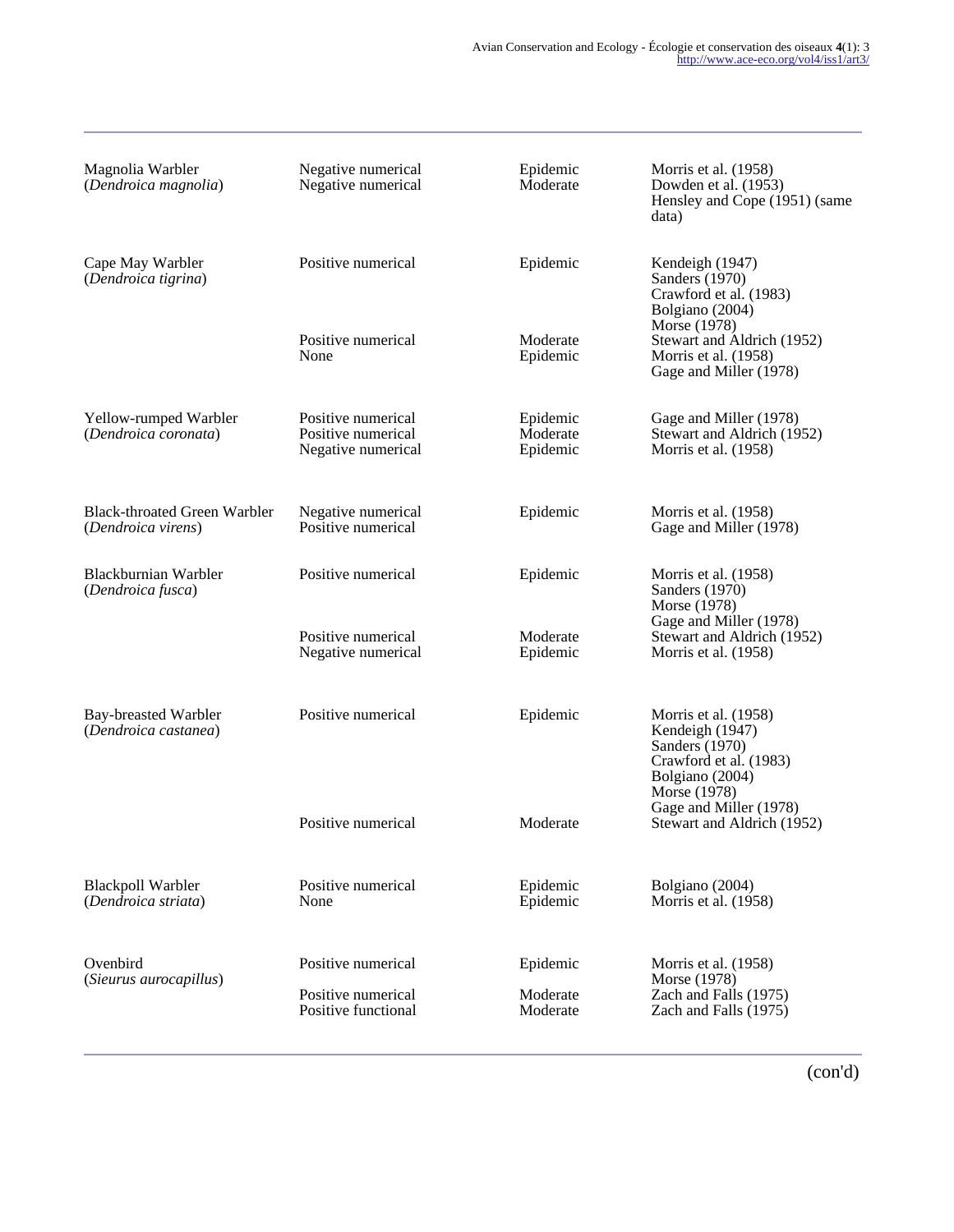| Canada Warbler<br>(Wilsonia canadensis)                 | Positive numerical                               | Moderate                         | Crawford and Jennings (1989)                                                                                            |
|---------------------------------------------------------|--------------------------------------------------|----------------------------------|-------------------------------------------------------------------------------------------------------------------------|
| White-throated Sparrow<br>(Zonotrichia albicollis)      | Positive numerical<br>None                       | Epidemic<br>Epidemic             | Kendeigh (1947)<br>Morris et al. (1958)                                                                                 |
| Dark-eyed Junco<br>(Junco hyemalis)                     | Positive numerical<br>None                       | Epidemic<br>Epidemic             | Morse (1978)<br>Gage and Miller (1978)<br>Morris et al. (1958)                                                          |
| Purple Finch<br>(Carpodacus purpureus)                  | Positive numerical<br>None                       | Epidemic<br>Epidemic             | Bolgiano (2004)<br>Morris et al. (1958)                                                                                 |
| <b>Evening Grosbeak</b><br>(Coccothraustas vespertinus) | Positive numerical<br>Positive numerical<br>None | Epidemic<br>Moderate<br>Epidemic | Morris et al. $(1958)$<br>Bolgiano (2004)<br>Blais and Parks (1964)<br>Crawford et al. (1983)<br>Gage and Miller (1978) |
|                                                         |                                                  |                                  |                                                                                                                         |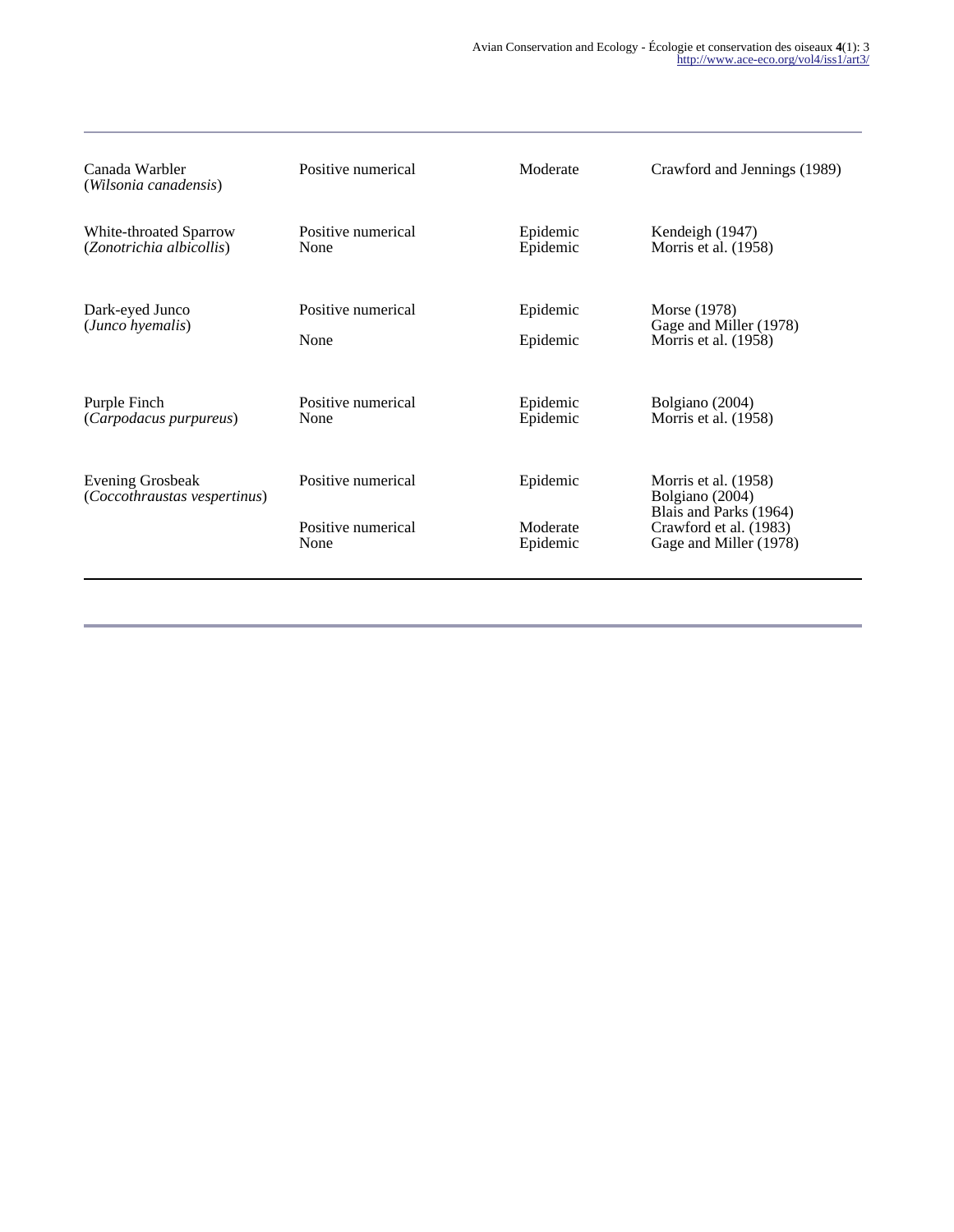# **APPENDIX 2**

**Table A2-1**. Species list, total territory count, and territory density for each age group.

| Species name                                          | Total<br>territories | Territories/<br>mature plot | Territories/<br>intermediate plot | Territories/<br>young plot |
|-------------------------------------------------------|----------------------|-----------------------------|-----------------------------------|----------------------------|
| <b>Ruffed Grouse</b><br>(Bonasa umbellus)             | 88.05                | 0.694                       | 1.715                             | 0.850                      |
| Spruce Grouse<br>(Falcipennis canadensis)             | 0.00                 | 0.000                       | 1.000                             | 0.024                      |
| Sharp-shinned Hawk<br>(Accipiter striatus)            | 2.80                 | 0.038                       | 0.000                             | 0.043                      |
| Cooper's Hawk<br>(Accipiter cooperii)                 | 1.00                 | 0.000                       | 0.050                             | 0.000                      |
| <b>American Kestrel</b><br>(Falco sparverius)         | 5.30                 | 0.000                       | 0.000                             | 0.126                      |
| Killdeer<br>(Charadrius vociferus)                    | 3.15                 | 0.000                       | 0.000                             | 0.075                      |
| Solitary Sandpiper<br>(Tringa solitaria)              | 0.00                 | 0.000                       | 1.000                             | 0.024                      |
| Common Snipe<br>(Gallinago gallinago)                 | 3.85                 | 0.000                       | 0.000                             | 0.092                      |
| American Woodcock<br>(Scolopax minor)                 | 1.15                 | 0.000                       | 0.058                             | 0.000                      |
| Common Nighthawk<br>(Chordeiles minor)                | 2.95                 | 0.000                       | 0.000                             | 0.070                      |
| Yellow-bellied Sapsucker<br>(Sphyrapicus varius)      | 32.65                | 0.694                       | 1.290                             | 0.276                      |
| Downy Woodpecker<br>(Picoides pubescens)              | 30.65                | 0.346                       | 0.100                             | 0.468                      |
| Hairy Woodpecker<br>(Picoides villosus)               | 27.40                | 0.294                       | 0.145                             | 0.401                      |
| <b>Black-backed Woodpecker</b><br>(Picoides arcticus) | 1.00                 | 0.038                       | 0.000                             | 0.000                      |
| Northern Flicker<br>(Colaptes auratus)                | 29.25                | 0.037                       | 0.000                             | 0.539                      |
| Piliated Woodpecker<br>(Dryocopus pileatus)           | 6.80                 | 0.148                       | 0.098                             | 0.024                      |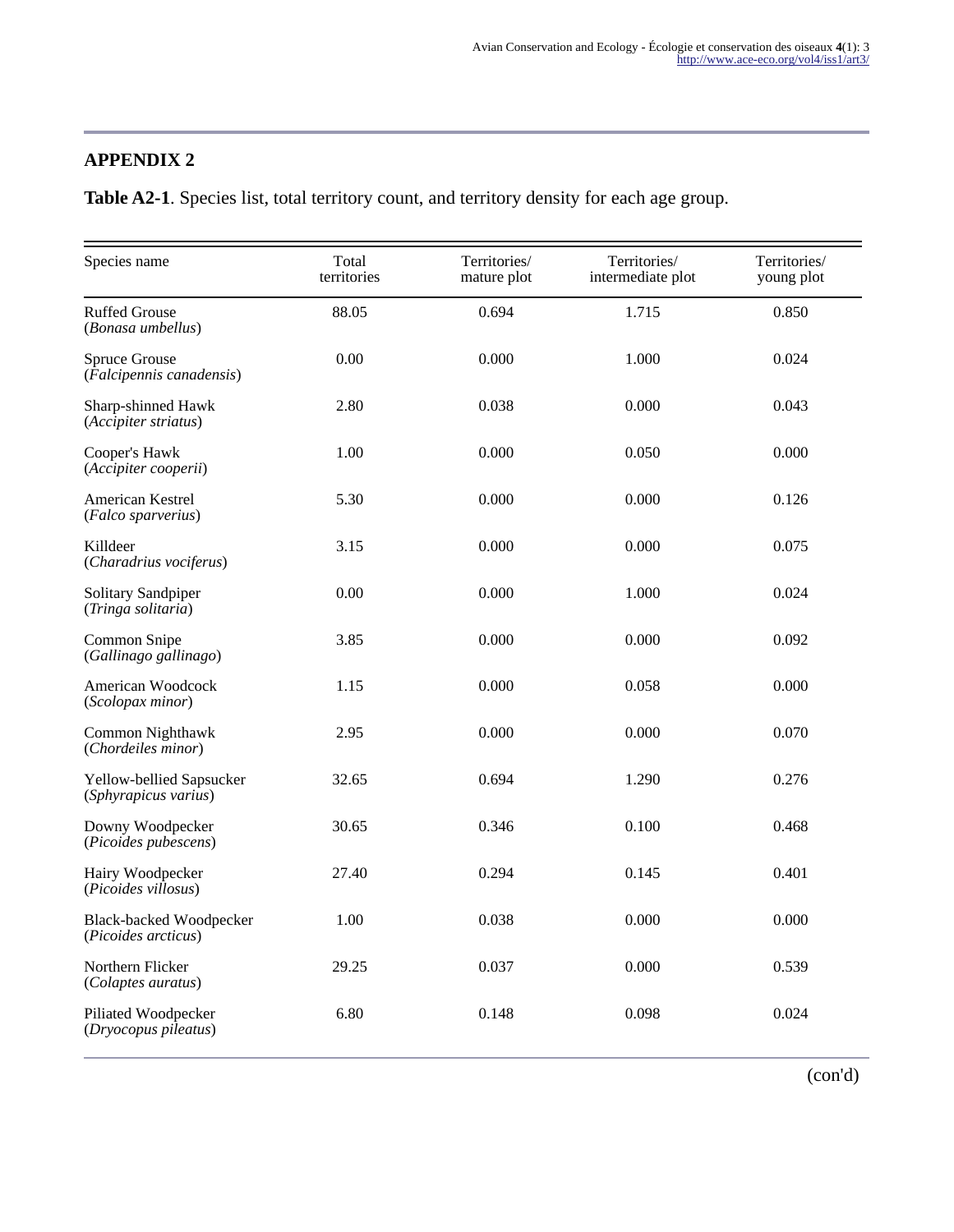| Eastern Wood-Pewee<br>(Contopus virens)                 | 0.55   | 0.021 | 0.000 | 0.000 |
|---------------------------------------------------------|--------|-------|-------|-------|
| Yellow-bellied Flycatcher<br>(Empidonax flaviventris)   | 36.60  | 0.817 | 0.150 | 0.058 |
| Alder Flycatcher<br>(Empidonax alnorum)                 | 111.60 | 0.000 | 0.000 | 2.657 |
| Least Flycatcher<br>(Empidonax minimus)                 | 149.9  | 0.092 | 5.208 | 1.032 |
| <b>Blue-headed Vireo</b><br>(Vireo solitarius)          | 20.40  | 0.785 | 0.245 | 0.000 |
| Philadelphia Vireo<br>(Vireo philadelphicus)            | 34.50  | 0.323 | 0.865 | 0.210 |
| Red-eyed Vireo<br>(Vireo olivaceus)                     | 244.40 | 0.827 | 5.080 | 2.889 |
| Gray Jay<br>(Perisoreus canadensis)                     | 12.35  | 0.235 | 0.100 | 0.101 |
| <b>Blue Jay</b><br>(Cyanocitta cristata)                | 9.85   | 0.094 | 0.100 | 0.129 |
| <b>Black-capped Chickadee</b><br>(Poecile atricapillus) | 78.75  | 0.752 | 1.230 | 0.824 |
| <b>Boreal Chickadee</b><br>(Poecile hudsonica)          | 14.40  | 0.415 | 0.100 | 0.038 |
| <b>Red-breasted Nuthatch</b><br>(Sitta canadensis)      | 23.85  | 0.826 | 0.000 | 0.056 |
| <b>Brown Creeper</b><br>(Certhia americana)             | 23.85  | 0.881 | 0.000 | 0.023 |
| Winter Wren<br>(Toglodytes troglodytes)                 | 46.30  | 1.053 | 0.510 | 0.421 |
| Golden-crowned Kinglet<br>(Rgulus satrapa)              | 214.30 | 6.762 | 1.720 | 0.098 |
| Ruby-crowned Kinglet<br>(Regulus calendula)             | 21.25  | 0.35  | 0.333 | 0.131 |
| Veery<br>(Catharus fuscescens)                          | 81.20  | 0.000 | 0.000 | 0.511 |
| Swainson's Thrush<br>(Catharus ustulatus)               | 98.85  | 2.573 | 3.590 | 0.311 |
| Hermit Thrush<br>(Catharus guttatus)                    | 38.35  | 0.137 | 0.685 | 0.502 |
| American Robin<br>(Turdus migratorius)                  | 21.85  | 0.000 | 0.525 | 0.270 |
|                                                         |        |       |       |       |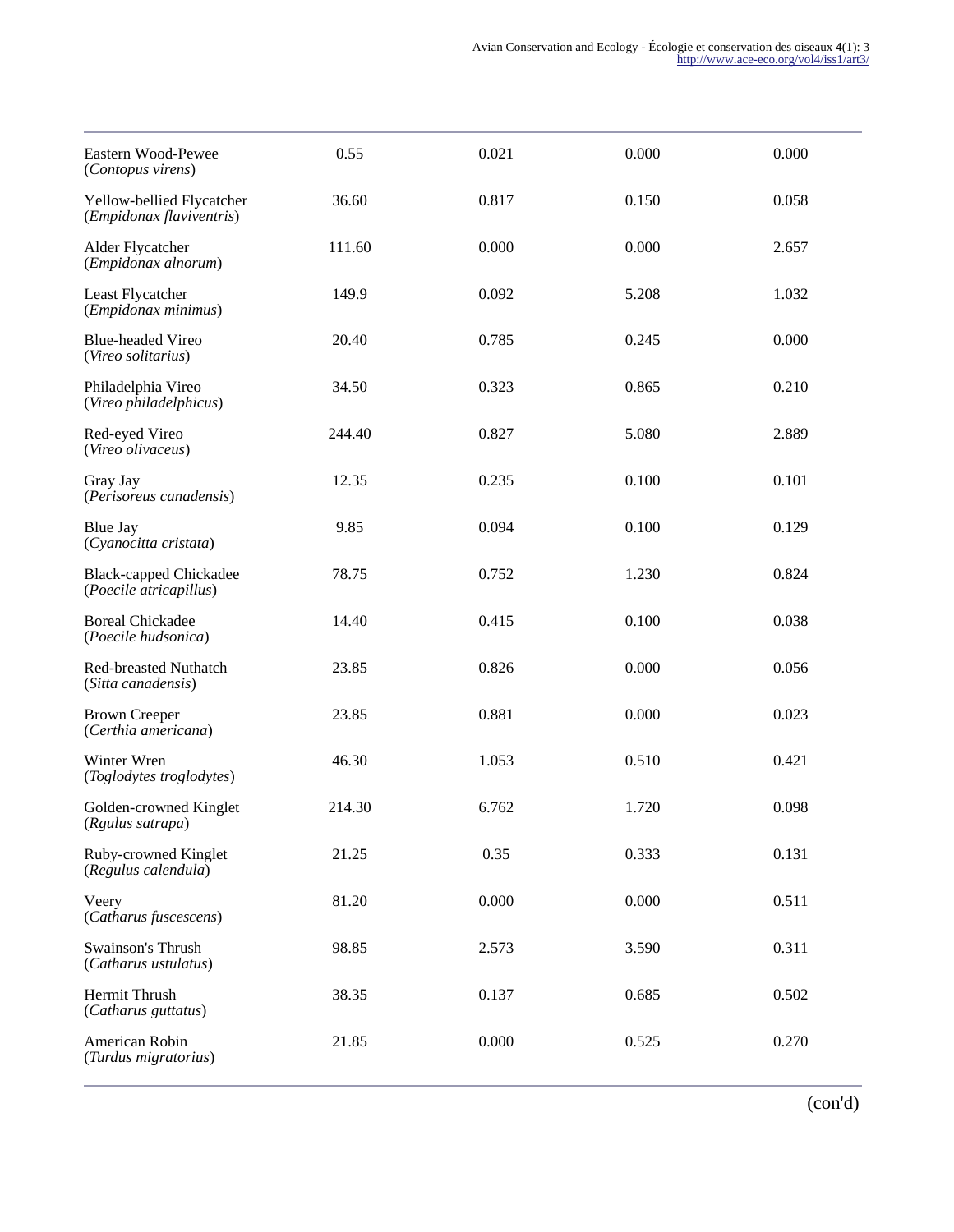| Cedar Waxwing<br>(Bombycilla cedrorum)                         | 1.85   | 0.000  | 0.000 | 0.068 |
|----------------------------------------------------------------|--------|--------|-------|-------|
| Tennessee Warbler<br>(Vermivora peregrina)                     | 449.10 | 7.246  | 2.988 | 4.497 |
| Orange-crowned Warbler<br>(Vermivora celata)                   | 0.90   | 0.035  | 0.000 | 0.000 |
| Nashville Warbler<br>(Vermivora ruficapilla)                   | 119.00 | 0.771  | 0.283 | 1.829 |
| Norther Parula<br>(Parula americana)                           | 2.20   | 0.085  | 0.000 | 0.000 |
| Chestnut-sided Warbler<br>(Dendroica pensylvanica)             | 271.35 | 0.002  | 0.348 | 6.294 |
| Magnolia Warbler<br>(Dendroica magnolia)                       | 296.15 | 2.715  | 0.500 | 4.619 |
| Cape May Warbler<br>(Dendroica tigrina)                        | 94.75  | 3.194  | 0.195 | 0.186 |
| <b>Black-throated Blue Warbler</b><br>(Dendroica caerulescens) | 5.35   | 0.162  | 0.058 | 0.000 |
| Yellow-rumped Warbler<br>(Dendroica coronata)                  | 115.05 | 2.285  | 0.000 | 0.711 |
| <b>Black-throated Green</b><br>Warbler<br>(Dendroica virens)   | 40.50  | 1.342  | 0.180 | 0.048 |
| <b>Blackburnian Warbler</b><br>(Dendroica fusca)               | 51.65  | 1.987  | 0.000 | 0.000 |
| <b>Bay-breasted Warbler</b><br>(Dendroica castanea)            | 403.40 | 11.123 | 3.938 | 0.844 |
| Black-and-white Warbler<br>(Mniotilta varia)                   | 121.15 | 0.767  | 1.533 | 1.680 |
| American Redstart<br>(Setophaga ruticilla)                     | 129.65 | 0.033  | 3.870 | 1.224 |
| Ovenbird<br>(Seiurus aurocapilla)                              | 260.90 | 4.035  | 6.798 | 0.477 |
| <b>Connecticut Warbler</b><br>(Oporornis agilis)               | 1.00   | 0.039  | 0.000 | 0.000 |
| Mourning Warbler<br>(Oporornis philadelphia)                   | 124.80 | 0.000  | 1.108 | 2.733 |
| Common Yellowthroat<br>(Geothlypis trichas)                    | 7.45   | 0.000  | 0.000 | 0.177 |